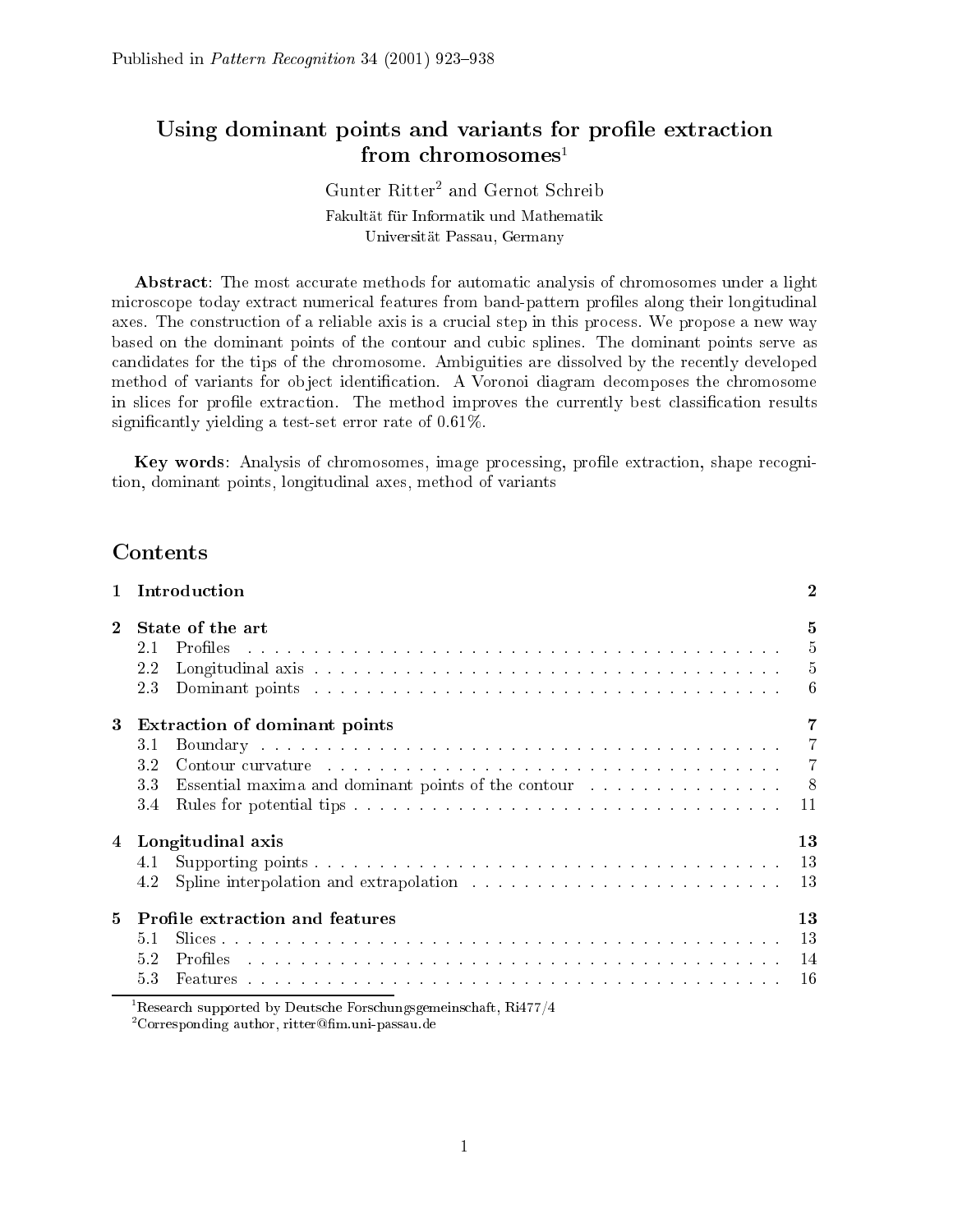| 6 Classification and parameter sensitivity |    |  |  |  |  |  |
|--------------------------------------------|----|--|--|--|--|--|
|                                            |    |  |  |  |  |  |
|                                            |    |  |  |  |  |  |
|                                            |    |  |  |  |  |  |
| 7 Discussion                               | 19 |  |  |  |  |  |
| Appendix                                   |    |  |  |  |  |  |

# Introduction  $\mathbf{1}$

Classification of the chromosomes in a cell of a eukaryotic organism under a light microscope is a learut task that lends itself to automation on omputers. Automation has indeed begun in the early 1960's. It ombines methods from engineering (image pro
essing, pattern re
ognition), statistics (data and discriminant analysis), mathematics (discrete and continuous optimization, functional analysis, geometry, numerics, approximation theory), and computer science (algorithms, omputational geometry, data bases, visualization tools); moreover, all this is in front of a cytogenetical background.

The most accurate automatic methods available today on the basis of *correctly segmented* cells follow a number of consecutive steps. These are

- (i) extraction of *primitive numeric features* from the chromosome such as area and mean grey value;
- (ii) identification of the *oblong shape* of the chromosome. This means finding a *longitudinal* axis by methods of 2D image processing. This axis is a continuous curve connecting the two tips of the hromosome thereby dividing it into its two hromatids, the essentially ongruent, longitudinal halves;
- (iii) representation of band pattern and shape by so-called profiles, i.e., univariate functions along the axis;
- (iv) extraction of *profile-dependent numeric features* by applying methods from signal processing (Fourier or other coefficients) to the univariate profiles;
- (v) normalization of features;
- (vi) design and identification of a suitable *statistical model* of the feature sets by methods of statisti
al data analysis;
- (vii) constrained *classification* of the feature sets into the biological classes.

Approaching the error rate of automatic chromosome classification to that of the human expert is a hallenge for pattern re
ognition and image pro
essing. The error rate had been ontinually lowered over the past two decades and the goal is coming into reach now. This progress is mainly due to application of three principles:

- $(\alpha)$  exploitation of prior knowledge,
- $(\beta)$  precise data modeling including proper outlier handling and robust parameter estimation,
- $(\gamma)$  The Principle of Least Commitment.

Let us briefly discuss  $(\alpha) - (\gamma)$ . The method of classification most often used and yielding the most accurate results today is the Bayesian. Habbema  $[1, 2]$  and Slot  $[3]$  proposed taking into account the correct number of chromosomes in each class by constraining the optimization problem ontained in Bayes' method in the way pres
ribed by Nature. This idea redu
es the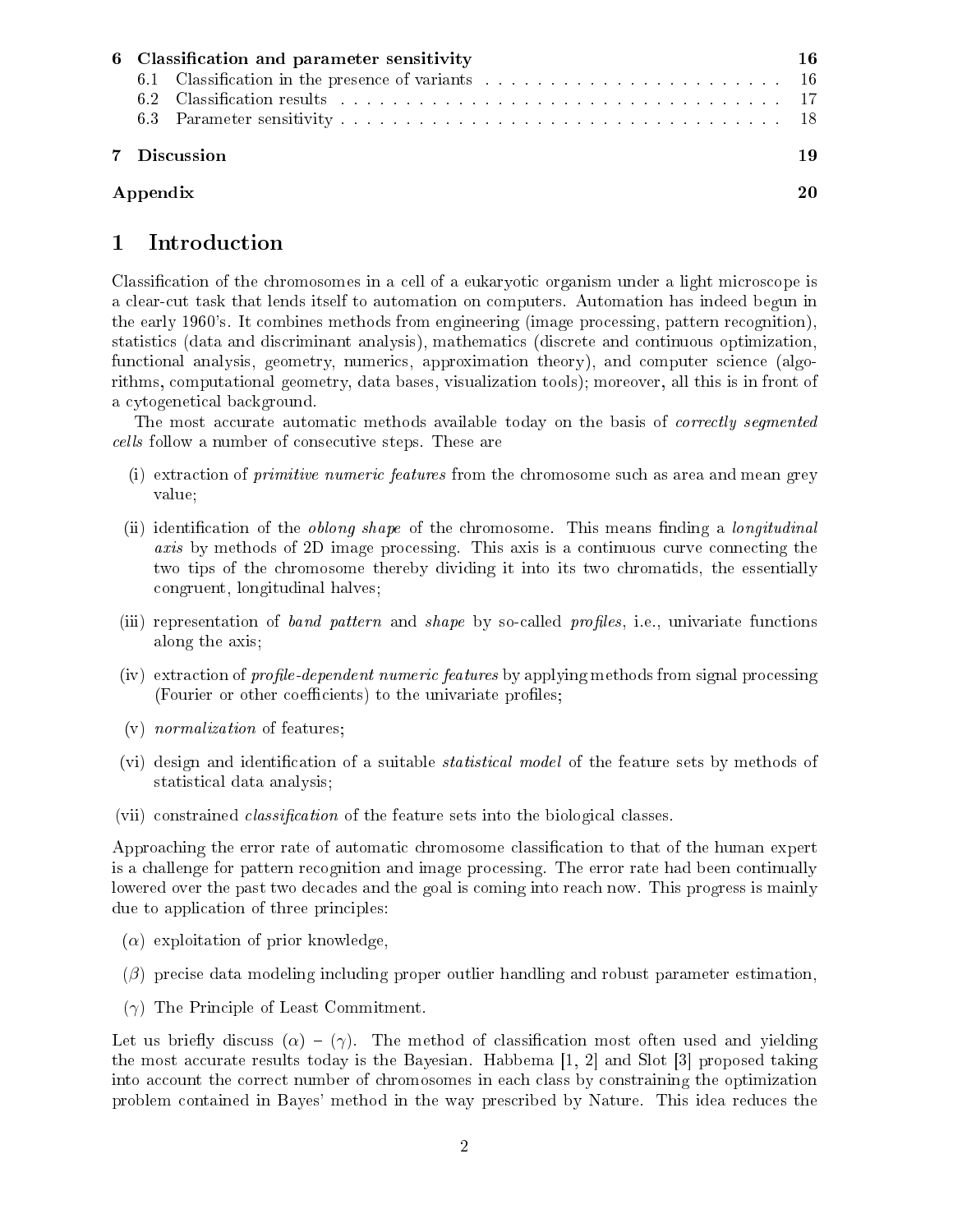error rate by a factor of almost 2. Tso and Graham  $[4]$  discovered an intimate connection between constrained classification of statistically independent objects and the linear assignment problem known from operations research; this led to efficient algorithms for solving the problem proposed by Habbema and Slot. Tso et al. [5] subsequently refined this method to an efficient way of ontext-dependent karyotyping.

Up to a few years ago the classical normal statistical model was used in order to describe feature sets. Today, more refined data models  $[6, 7]$ , outlier handling  $[8]$ , and robust methods of parameter estimation  $[9, 8]$  are being applied, resulting in another reduction of the error rate by a factor of 2.5. This latter improvement is due to accommodating outliers contained in the feature sets.

Marr's [10] "Principle of Least Commitment" postulates that no early decision be taken during a process of identification or recognition unless this decision is safe. We realize it here by the recently developed method of *variants* [11]. In (statistical) object identification one considers a number of observations and some statistical model, e.g. in the form of a likelihood function. The observations (variants) may either come from different physical objects or they may be different measurements of the same. In the latter ase the observations foreign to the model may be – deterministic or random – perturbations of the correct observation of the object, sometimes just spurious ones. Assume that *exactly one* variant belongs to the model. Two problems arise: selection of this regular variant and *classification* of an object into one of several classes in the presence of variants of the object.

It is intuitively appealing to use the maximum of the products "likelihood times prior probability" of all variants as selection rule.<sup>3</sup> Note that this "Simple Selector" depends essentially on the statistical model of the *regular* variant alone and may not be optimal. However, a recent analysis  $[11]$  of the Bayesian estimator given the joint distribution of all variants reveals various sufficient conditions so that it equals the Simple Selector. One of them is involutive relationship between two variants and another one independen
e of all variants and identi
al distribution of the irregular ones.

The method of variants can be combined with classification and has many applications. Ritter and Pesch [12] used it for handling polarities in chromosome classification. The correct polarity of a chromosome is defined by the position of its centromere. This is, however, not always easily detected under a light microscope. In order not to rely exclusively on the centromere for estimating polarity one may onsider two variants, one feature set for ea
h polarity. Information at a higher level is then collected for both of them. The variants thus generated satisfy the first optimality condition stated above. Various *classifiers*, called "Simple Classifiers" and "Simple Classifier–Selectors", which efficiently and often optimally exploit all this information are due to Gallegos and Ritter, cf. Sect. 6.1; they defer the decision about the correct variant until the classification process, automatically choosing the most prospective variant as the basis for classification. The "polarity-free" chromosome classifier [12] is a special case; it reduces the error rate by another 25%.

Outliers in the feature data result mainly from errors ommitted during image pro
essing, steps (ii) and (iii). Whereas their *accommodation*, cf.  $(\beta)$ , is certainly helpful, their *avoidance* would be far better. We, therefore, take another look at image processing here. In particular, we employ the method of variants again in order to find the tips of the chromosome and we propose a new method for constructing a longitudinal axis. In our present application, the variants come from ambiguities in recognizing the shape of a chromosome. Note that there is only one correct shape interpretation whereas there may be many wrong ones!

A common approach in the literature [13] for constructing a longitudinal axis uses the so-called medial axis  $[14]$ , at least in the case of bent chromosomes. This approach causes two problems: First, it yields a set of pixels rather than a parametrized curve and, second, this set is usually

Despite the superficial similarity, variant selection must not be mistaken for hypothesis testing or classification. om some sense, variantes selections is even competence and converse. In the former statistic statistic service model and in the latter several statisti
al models ompete for one observation.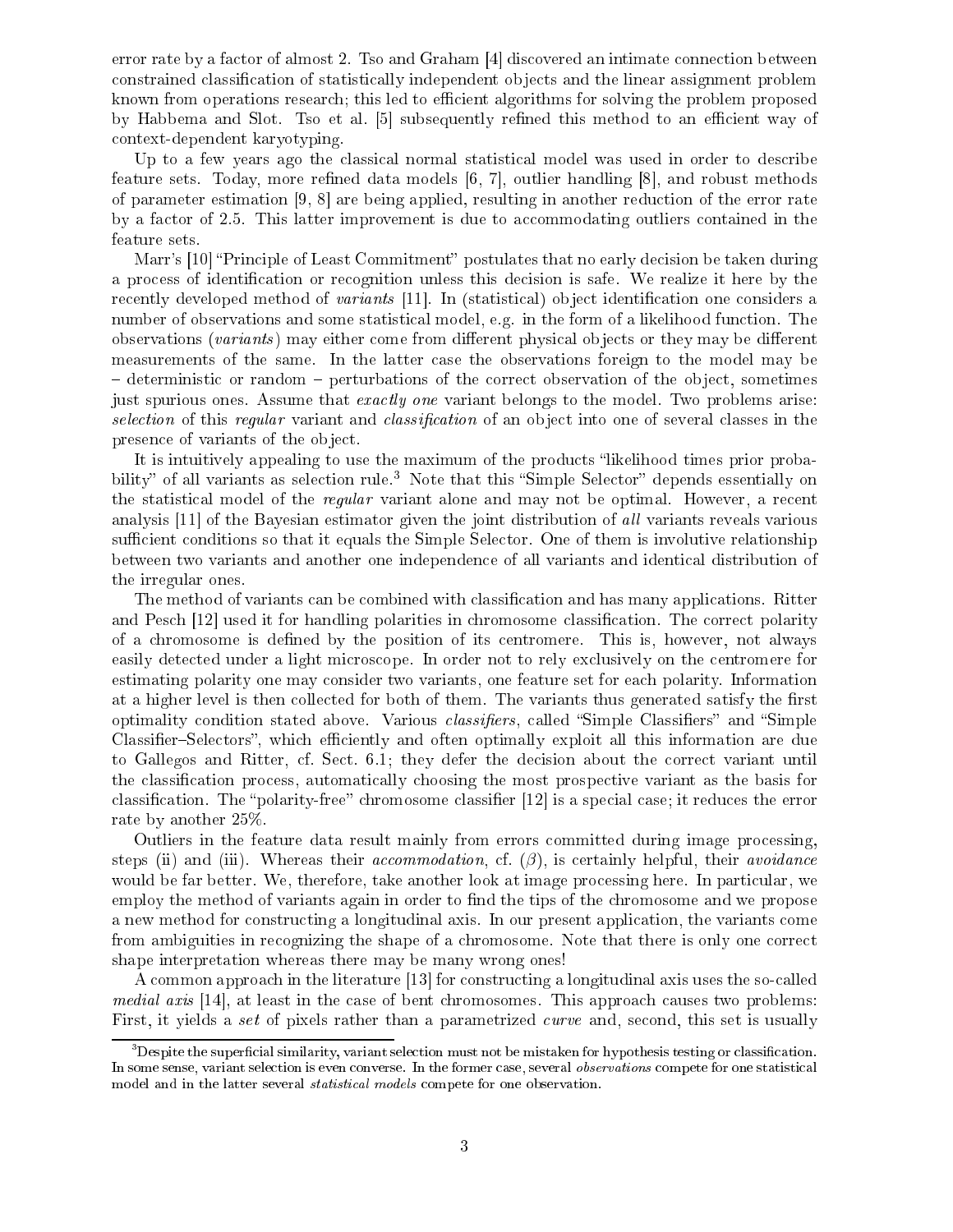

Figure 1: Various chromosome shapes. (a) Straight chromosome; (b) meta- and acrocentric chromosomes in late metaphase; (c) mildly bent chromosomes; (d) severely bent (twisted and U-shaped) chromosomes; (e) small, almost circular chromosome.

branched close to the two ends of the chromosome making it look like two Y's connected at their feet. More diffuse point sets may result from randomness of the shapes of chromosomes. The bran
hing has to be removed and the medial axis has to be parametrized subsequently. Both these operations arry un
ertainty into the method; they are ne
essary even with the best-shaped hromosomes. We feel that this is a disadvantage of the method of medial axes although the method proposed in  $\vert 13 \vert$  is often successful. A wrong longitudinal axis, however, leads to severely erroneous features and often to a misclassification.

We avoid this disadvantage by proposing an approach based on *dominant points*, Sect. 3. A dominant point in image processing commonly means a singularity or a point of conspicuous curvature along a curve or the contour of an object. The dominant points of a chromosome, i.e., the points of highest ontour urvature, indi
ate the positions of its two tips. To our knowledge, the first authors to use the curvature for finding the tips, albeit with a different aim, were Ledley et al. [15]. Our method, too, tries to find these first. Of course, due to the random character of the hromosome images, these points are sometimes equivo
al and we may get more than two of them, in particular with small, bent, X- or Y-shaped, or badly shaped chromosomes. For these cases, where the method finds more than two dominant points, we design some rules first trying to reduce their number to two. If there is doubt about the correct pair we resort to the method of variants described above, processing all possible pairs of dominant points. The classifier decides which variant is the correct one corresponding to the tips of the chromosome. These variants approximately satisfy the se
ond optimality ondition of the Simple Sele
tor stated above.

We next connect each pair of dominant points to be processed by a cubic spline as described in Section 4.2. This is the longitudinal axis required. The parametrization of the axis flows from the natural parametrization of the hromosome's ontour and, as a rule, there are no problems at the ends of the spline. Let us call a chromosome *severely bent* if two remote parts touch or overlap. Otherwise bent chromosomes will be called *mildly bent*. The method of dominant points ombined with variants yields good results ex
ept in ases of severely bent or short, almost circular chromosomes where our method, too, may fail to produce correct axes.

After having constructed the longitudinal axis we extract band pattern profiles along the axis subdividing the chromosome in perpendicular slices. This is performed by means of a Voronoi diagram with respe
t to equidistant subdivision points on the axis.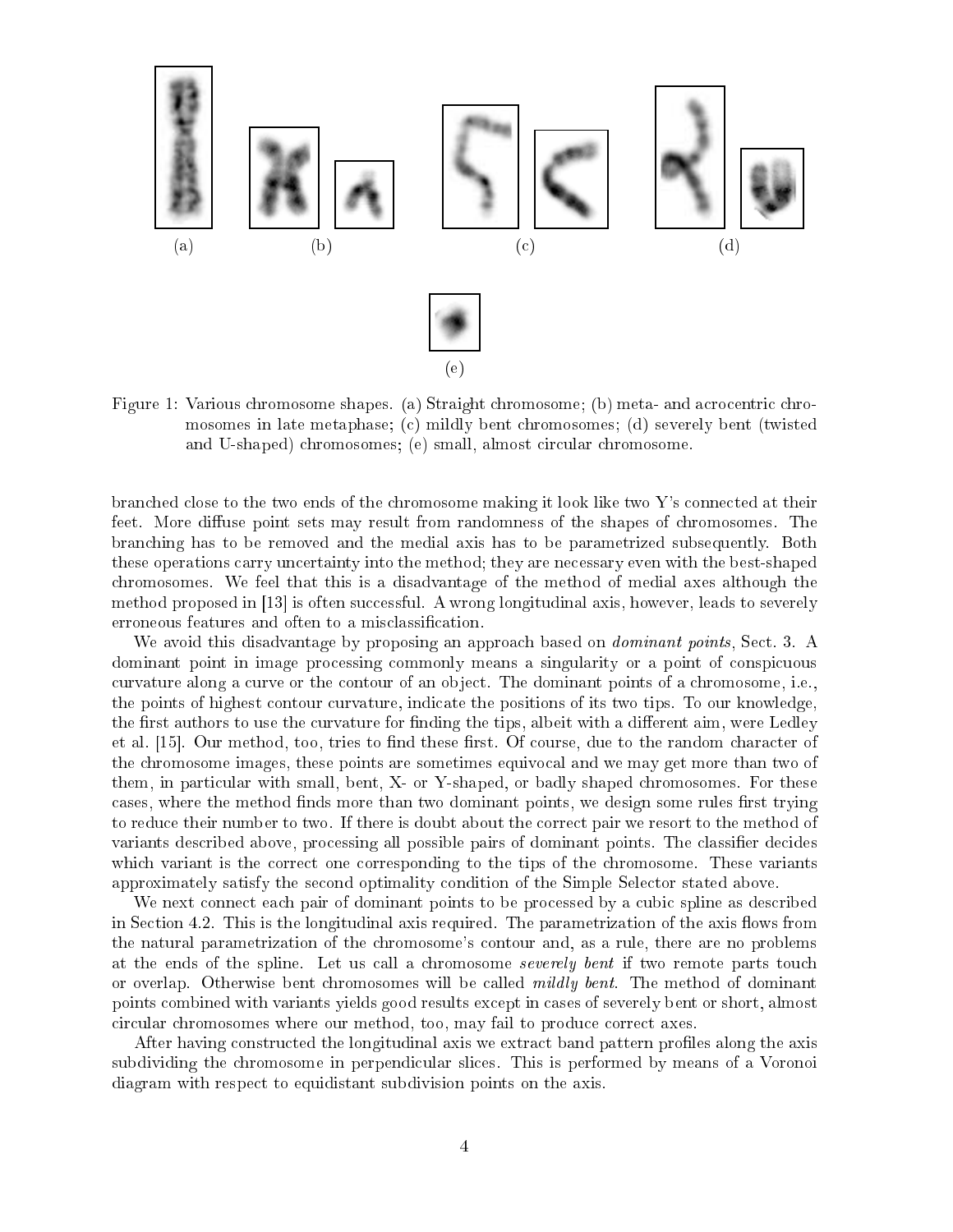The experienced cytogeneticist classifies chromosomes at an error rate between 0.1% (images of good quality) and 0.3% (
lini
al appli
ations) with respe
t to hromosomes. To the best of our knowledge, the most accurate automatic classifier reported to date is a context-dependent, polarity-free Bayesian classifier [12] based on an accurate distributional model for the classconditional distributions, cf.  $[6, 8, 7]$ . This classifier was applied to 29 features extracted from the profiles of the large Copenhagen image data set Cpr computed on the Edinburgh MRC chromosome analysis system  $[13]$ ; it attained a cross-validation error rate of 0.92%. This is the first automatic classification of human chromosomes into their 24 classes achieving an error rate below 1%. The present profiles based on the method of dominant points and variants improve the error rate mentioned above by 15%, cf. Table 2 in Section 6. This progress must be attributed to superior axes, in particular in bent chromosomes. These cross-validation error rates refer to automatic classification of correctly segmented cell images without manual orientation of chromosomes. Section 6 contains also a study of parameter sensitivities. In the final Section 7 we discuss remaining problems and some future directions to be followed in order to further reduce the error rate by means of methods of image pro
essing and pattern re
ognition.

*Notation*. The symbols  $\mathbb{Z}$  and  $\mathbb{Z}^2$  denote the set of integers and the discrete plane, respectively, and  $\|\cdot\|$  stands for the Euclidean norm on the Euclidean plane  $\mathbb{R}^2$ . The notation  $x \cdot y$  means the scalar product of  $x, y \in \mathbb{R}^2$ . A star \* denotes convolution of two functions on Z or on a cyclic group  $\mathbb{Z}/N\mathbb{Z}$ . Given a real valued function  $f, f^+$  denotes its positive part. The neighborhood  $\mathcal{N}_5$  of the origin in  $\mathbb{Z}^2$  is the set  $\{(0,0),(1,0),(-1,0),(0,1),(0,-1)\};$  other neighborhoods, such as  $\mathcal{N}_9$ , are defined in a similar way.

# 2 State of the art

### 2.1Profiles

By the early seventies biologists had developed a pro
edure to display AT- and CG-ri
h domains in chromosomes by using an enzymatic reaction and subsequent staining. AT-rich domains appear as dark bands perpendicular to the longitudinal axis; they are characteristic of the biological lass allowing its re
ognition. A representation of the band pattern or other information (e. g. width) along the chromosome is called a *profile*; it is a univariate function whose construction needs a longitudinal axis. Three profiles are customary: the *density* profile, the *gradient* profile, and the *shape* profile.

In practice, the longitudinal axis is discretized for profile extraction. In [13], a line perpendicular to the longitudinal axis is drawn at each discretization point. These transverse lines are again dis
retized by equidistant points whi
h are, in general, lo
ated between image pixels. These points are assigned gray values by means of two-dimensional linear interpolation between the four neighboring pixels. The value of the density profile corresponding to a perpendicular line is the sum of the gray values along the line. The shape profile represents the moment of inertia with respe
t to the normalized mass of the gray values along the transverse line. We will develop a simpler method based on Voronoi diagrams, f. Se
t. 5.

# 2.2Longitudinal axis

Extraction of a *band-pattern profile* from a chromosome is based on a longitudinal axis as which its morphological *medial axis* [14, 16] can serve [13]. Stated in terms of mathematical morphology, the medial axis of an object in the Euclidean plane is the set of local maxima of the function which assigns to each point of the object its distance to the complement. The medial axis is a popular means for shape re
ognition, representation, and des
ription and for image ompression. There exist several thinning algorithms for extracting medial axes by means of morphological operations, both in the continuous and discrete cases, cf.  $[14, 17, 18]$  and the literature cited there.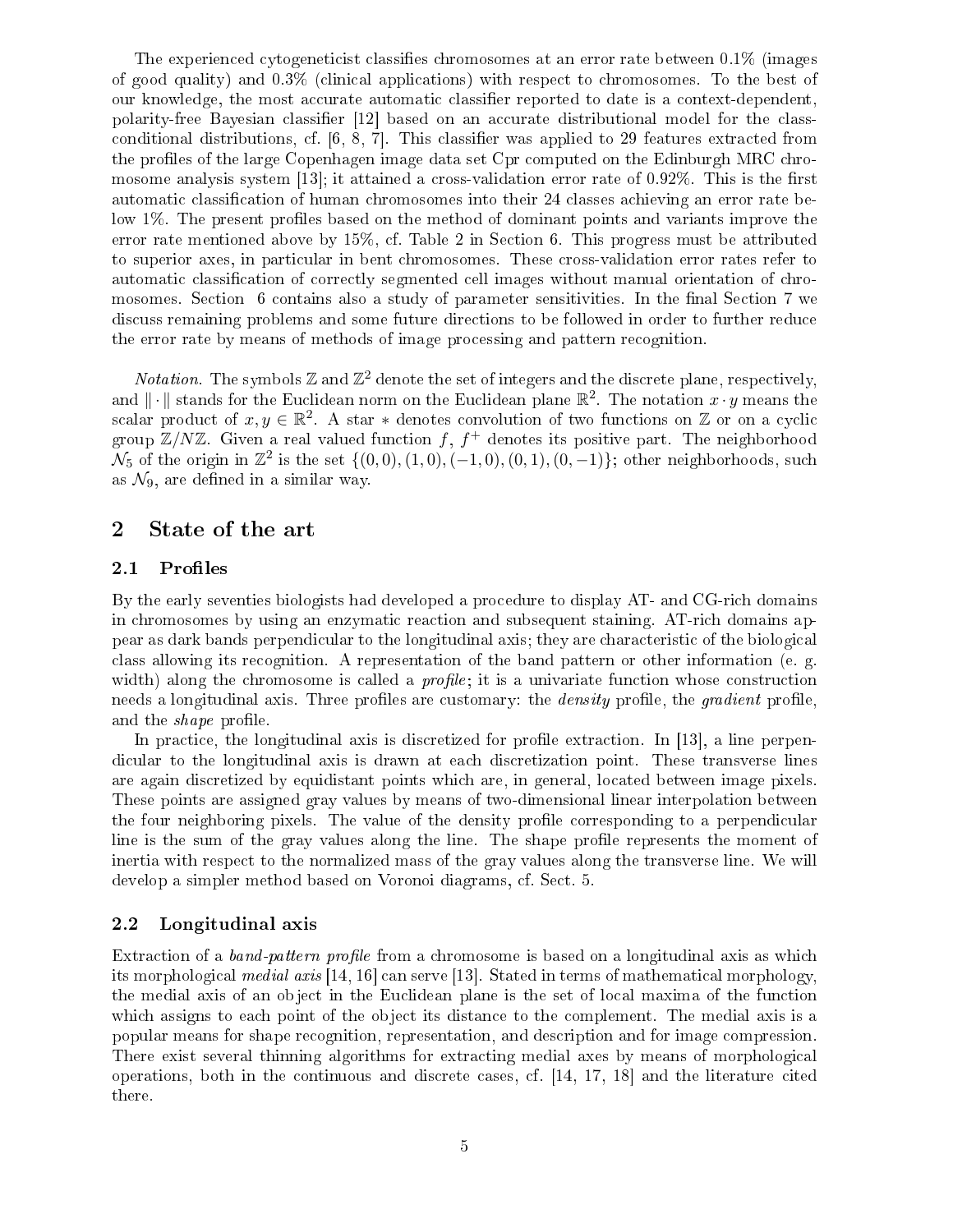

Figure 2: Medial axis. (a) original image; (b) medial axis

The method of medial axes was applied to chromosome analysis first by Hilditch [19], later by Piper and Granum [13]. A disadvantage of the medial axis in chromosome analysis is the fact that it is a point set rather than a parametrized curve which is eventually needed for profile extraction. Moreover, it tends to ramify near the tips of the object; ramifications may also be caused by noise in the object boundary. Another disadvantage was missing connection of the extracted axis; this was later amended  $[20, 21]$ . The tendency to produce ramified structures which have to be suitably parametrized, however, remains a problem, in particular with bent and badly-shaped chromosomes, cf. Fig. 2. This is the reason why we resort to a method that transforms the ontour of the hromosome into a parametrized longitudinal axis right away. As a first step we need to estimate the tips of the chromosome; we will use a method based on dominant points.

### 2.3Dominant points

Conspicuous points of a plane curve  $B: \mathbb{R} \to \mathbb{R}^2$ , e.g., points of high or low curvature or vertices, are usually called *dominant points* (or *landmarks*). Dominant points, although being still an active field of research, are by now a well-established method for representing, recognizing, analyzing, and describing the shape of an object or of a signal or for detecting an object in an image. In chromosome analysis, the dominant points of the contour curvature turn out to indi
ate possible andidates of the two tips.

In the case of a *discrete* curve  $b: \mathbb{Z} \to \mathbb{R}^2$ , a common algorithm for detecting dominant points uses deflection angles between adjacent points  $b_{i-1}, b_i, b_{i+1}$  or distant points  $b_{i-\kappa}, b_i, b_{i+\kappa}$  [22] and  $[23]$ . Using distant points with subsequent smoothing by means of a filter is indispensable in the presence of boundary noise. Other algorithms are based on a numerical discretization of the curvature  $\left(B'_xB''_y - B''_xB'_y\right)/\left(B'_x{}^2 + B'_y{}^2\right)^{3/2}$  of a *plane* curve  $B$ , cf., e.g., Ansari and Delp  $[24]$ . Anderson and Bezdek  $[25]$  apply the method of minimum-mean-square approximation for computing deflection angles and curvatures of noisy curves; overviews with various suggestions for improvement, such as automatic adaptation of smoothing widths, are found in [26] and [27].

There exists a wealth of algorithms for extracting dominant points. An iterative method based on minimal polygonal approximation is proposed and applied to noiseless boundaries in Arcelli [28]. A method suitable in the presence of noise is the scale-space approach  $[29, 30, 31]$ .  $32, 33$ ; it attempts to eliminate dominant points generated by boundary noise and works on a scale of different smoothings of the curvature. Wavelets are used in [34] and morphological operations in [35]. A comparison of methods is presented in [36]. For our application we use the method proposed in  $[23]$  with a scale parameter adapting to size which turns out to be sufficiently accurate, robust, and efficient. It efficiently exploits the prior information that a chromosome has two tips.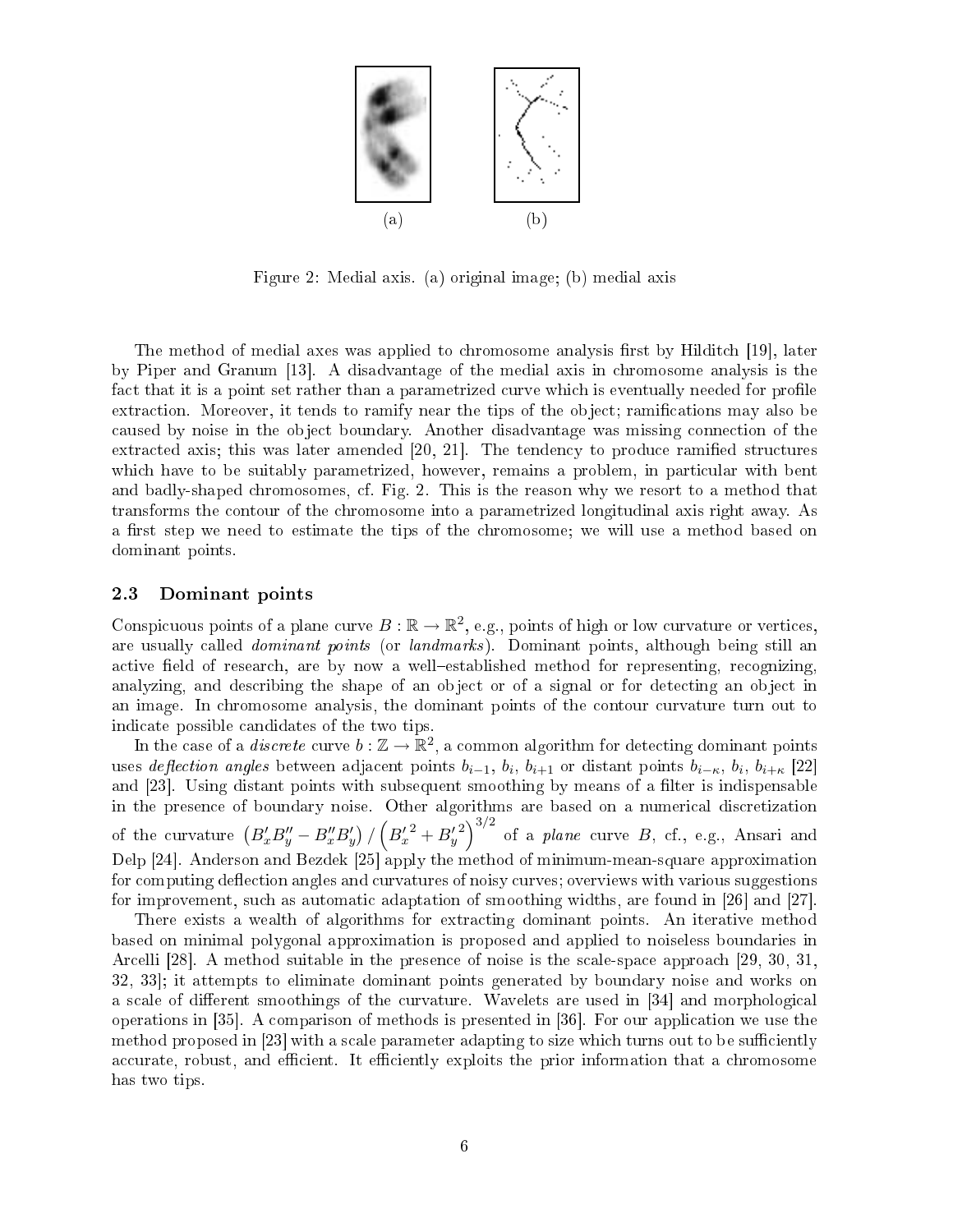

Figure 3: Smoothing by mathematical morphology. Black pixels represent the chromosome, white ones the background.

# 3 Extra
tion of dominant points

The basis for this and the following section is a gray-value image represented by a function  $g: \mathbb{Z}^2 \to 0.255$  and containing a single chromosome in the form of the subset  $I_{\text{raw}} = \{x \in$  $\mathbb{Z}^2/g(x) > 0$ . The set  $\{x \in \mathbb{Z}^2/g(x) = 0\}$  represents the background of the image.

At first we have to recognize the oblong shape of the chromosome. To this end we use its tips which we estimate in four steps; these are

- extraction of the object boundary and of the associated contour,
- estimation of the ontour urvature,
- determination of its "essential" maxima, and
- extra
tion of dominant points related to the essential maxima.

These procedures are applied to all chromosomes without distinction. The dominant points indi
ate the positions of the tips.

### 3.1Boundary

As a first step towards constructing dominant points and detecting tips the  $\mathcal{N}_5$ -boundary of the hromosome is needed. A metaphase hromosome under a light mi
ros
ope is a, usually oblong, 2D ob je
t with a noisy boundary. In order to remove some of the boundary noise in the form of indentations and protrusions it is suitable to first apply methods from mathematical morphology [14] to the set  $I_{\text{raw}}$ . In the language of mathematical morphology, the subsequent application of a dilation and an erosion is called *closing* whereas the application of the two operations in reverse order is called *opening* (Fig. 3). Both, openings and closings, are idempotent operations. In our case we apply a closing followed by an opening with respect to the neighborhood  $\mathcal{N}_9$ to  $I_{\text{raw}}$ . Let  $I_{co}$  denote the resulting subset. We use a standard contour-following algorithm [16, Ch. 11 for transforming its boundary into a closed, discrete curve  $(b_0, \ldots, b_{N-1})$  which we extend for convenience to an N-periodic sequence  $(b_n)_{n\in\mathbb{Z}}$  in  $\mathbb{Z}^2$  and which we call its contour. The chromosome used for further processing is the set  $I = I_{co} \setminus \{b_0, \ldots, b_{N-1}\}\$ . All following operations are relative to  $I$ , cf. Fig. 4.

### 3.2Contour urvature

The local maxima of the contour curvature indicate possible positions of the two tips of the chromosome. To each index  $i \in \mathbb{Z}$  we associate the (possibly degenerate) triangle defined by the three points  $b_{i-k}$ ,  $b_i$ ,  $b_{i+k}$  on the contour for some natural number  $\kappa \ge 1$  to be specified and the rotation angle

$$
(1) \quad c(i) = \arccos\left(\frac{(b_i - b_{i-\kappa}) \cdot (b_{i+\kappa} - b_i)}{\|b_i - b_{i-\kappa}\| \|b_{i+\kappa} - b_i\|}\right) \operatorname{sgn} \det(b_i - b_{i-\kappa} \quad b_{i+\kappa} - b_i).
$$

The parameter  $\kappa$  should be adapted to scale and carefully chosen such that c yields high values for all indices i near the tips and low values otherwise. This is best achieved if  $2\kappa$  lies between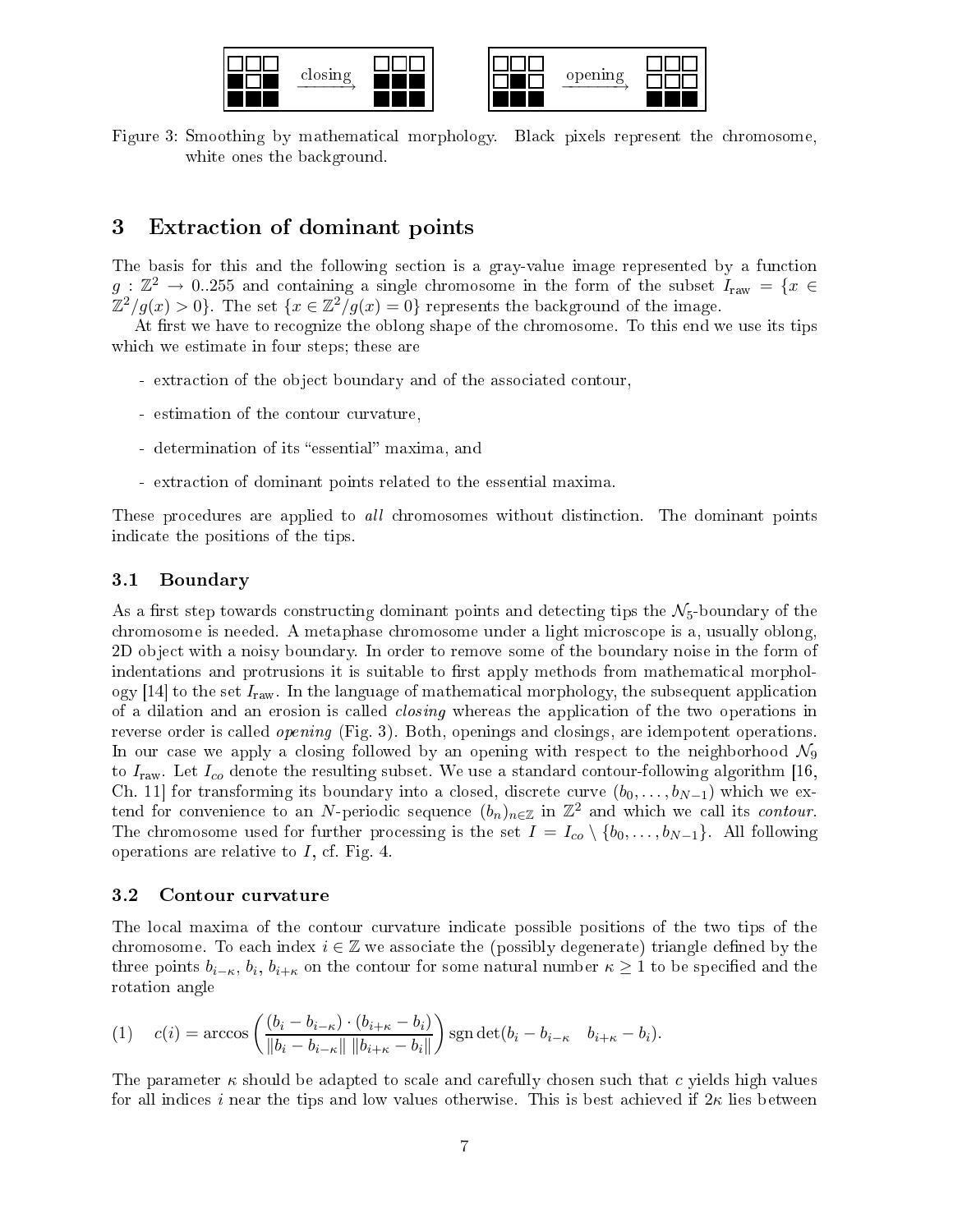

Figure 4: Chromosome boundary after losing and opening

the width and the length of the hromosome. If the mean of these two quantities is taken then  $\kappa$  is just N/8. The parameter  $\kappa$  also serves to reduce the influence of boundary noise. It turns out that a linear combination of the circumference N and the mean  $\overline{N}$  of the circumferences of all chromosomes in the cell is more stable than a real multiple of  $N$  alone. We, thus, define

$$
(2) \quad \kappa = \max\left\{ \left\lfloor q_1 N + q_2 \bar{N} \right\rfloor, 1 \right\},\,
$$

where  $q_1$  and  $q_2$  are real parameters. These, and all other parameters  $q_i$  appearing in the sequel, have to be determined by calibration. As a second means to reducing boundary noise the function c is smoothed by onvolution with the triangular kernel

$$
\Delta_{\kappa} : \mathbb{Z} \longrightarrow \mathbb{R}
$$
  

$$
z \mapsto \begin{cases} \frac{1}{\kappa} \left( 1 - \frac{|z|}{\kappa} \right), & \text{if } |z| < \kappa, \\ 0, & \text{otherwise.} \end{cases}
$$

We found in a series of assays that the optimal smoothing width  $\kappa$  is again as in Eqn. (2). The convolution  $K := \Delta_{\kappa} * c$  serves as the "contour curvature" for further processing. Examples of urvature fun
tions are shown in Figs. 5 and 6.

### 3.3Essential maxima and dominant points of the contour

A vertex of a plane curve is a local minimum or maximum of its curvature. The following algorithm is inspired by Mukhopadhaya's (1909) four-vertex theorem of differential geometry in the large, cf., Osserman [37]: A simple, closed, regular  $\mathcal{C}^2$ -curve in the plane has at least four vertices, two maxima and two minima. Applied to the contour of a chromosome, the local maxima are, of course, candidates for its tips.

Because of remaining noise in the contour curvature  $K$  we cannot associate dominant points with all its local maxima. This is the reason why we define and look for *essential* maxima (and minima). Excluding the case of a constant curvature (this occurs, e.g., if the shape of the chromosome is  $\mathcal{N}_4$  or  $\mathcal{N}_5$  for  $\kappa = 1$  and  $\mathcal{N}_{12}$  for  $\kappa \in \{1,2\}$  — situations not occurring in practice) we pro
eed as follows.

**Definition**: Given a threshold  $T \geq 0$ , we say that the (N-periodic) function K has a T-essential maximum at  $M \in \mathbb{Z}$ , if there exist two indices  $j_1 < M < j_2$  such that

- (i)  $K(M) = \max_{j_1 < l < j_2} K(l)$
- (ii) max{ $K(j_1), K(j_2)$ }  $\leq K(M) T$ .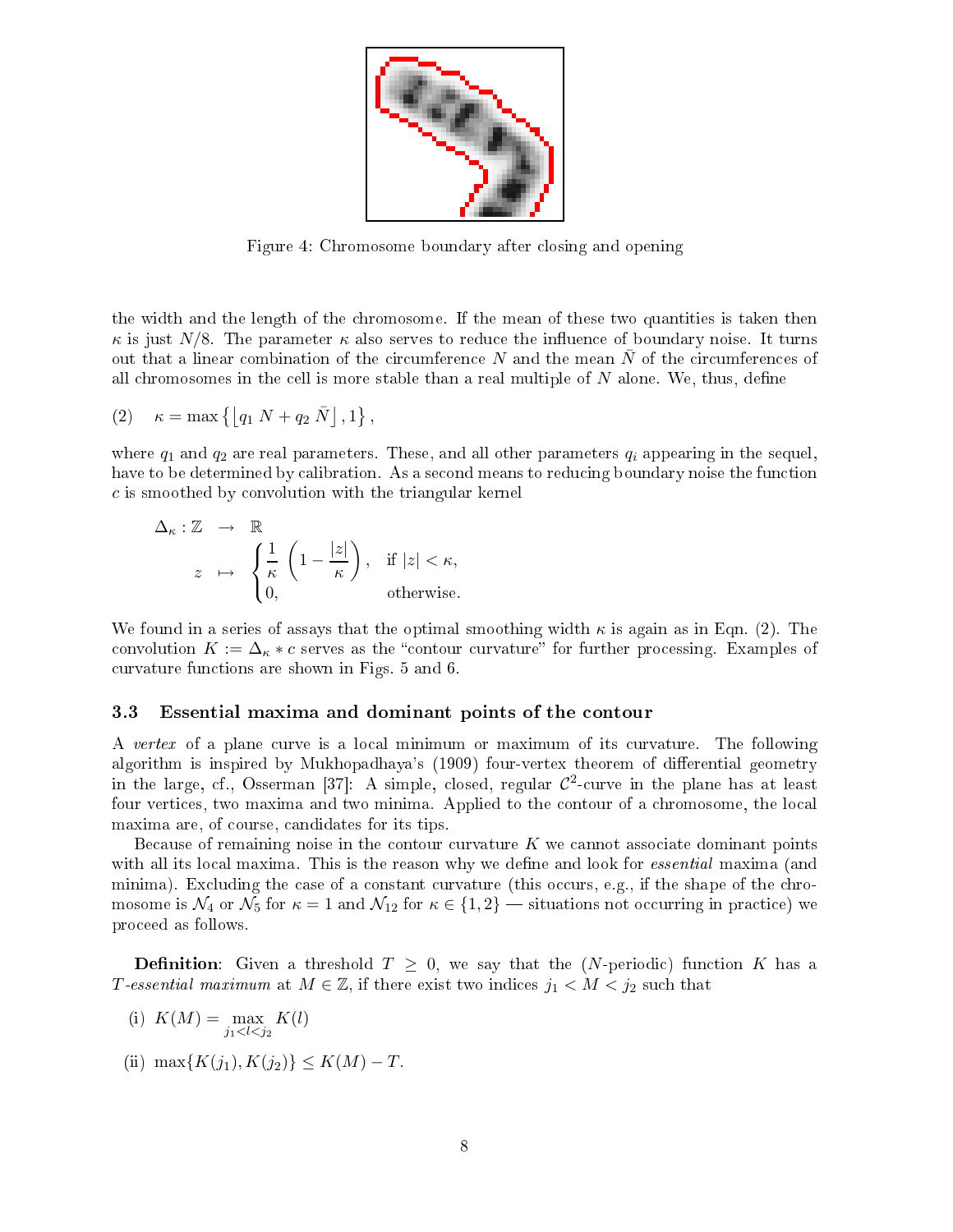

Figure 5: Curvature function of the chromosome shown in Fig. 2 with its T-essential extrema

By duality, we call a T-essential maximum of  $-K$  a T-essential minimum of K. T-essential maxima and minima are illustrated in Fig. 5.

Because of (i), a T-essential maximum (minimum) is a local maximum (minimum). It is easy to see that 0-essential maxima (minima) are exactly the local ones and the global maxima (minima) are  $\left(\max_{0 \leq l < N} K(l) - \min_{0 \leq l < N} K(l)\right)$ -essential. Thus, a value T such that (3)  $0 \le T \le \max_{0 \le l < N} K(l) - \min_{0 \le l < N} K(l)$ 

should be hosen.

The properties of T-essential extrema are not obvious and we, therefore, include a few formal statements and proofs in the appendix. The proposition there shows that the Algorithm essential\_extrema in Table 1 correctly computes all  $T$ -essential maxima (and minima which will be used later, too) of a periodic function  $K$  and that it terminates. Its inputs are  $K$  and the threshold

$$
T = q_3 \left( \max_{0 \le l < N} K(l) - \min_{0 \le l < N} K^+(l) \right),
$$

 $0 \leq q_3 \leq 1$ . Note that T is in harmony with (3). In general, a T-essential maximum is not yet a good estimate of a tip of the chromosome; if, e.g., the tip is flat then the maximum may not be centered, cf. Fig. 6. It may be located at an arbitrary point of its associated mountain and we rather propose to use the center of this mountain. More precisely, let  $m_i$  and  $m_{i+1}$  be two consecutive T-essential minima and let  $M_i$ ,  $m_i < M_i < m_{i+1}$ , be the T-essential maximum located in between. If  $K(M_i) > 0$  then define the height

$$
h := K(M_i) - \max\{K^+(m_i), K^+(m_{i+1})\},\
$$

the cut level

$$
h' := q_4 h + \max\{K^+(m_i), K^+(m_{i+1})\}
$$

and the indices  $j_1$  and  $j_2$ 

$$
j_1 := \max\{j < M_i/K(j) \le h'\}
$$
 and  $j_2 := \min\{j > M_i/K(j) \le h'\}.$ 

We finally use  $D_i := (j_1 + j_2)/2$  as the dominant point corresponding to  $M_i$ .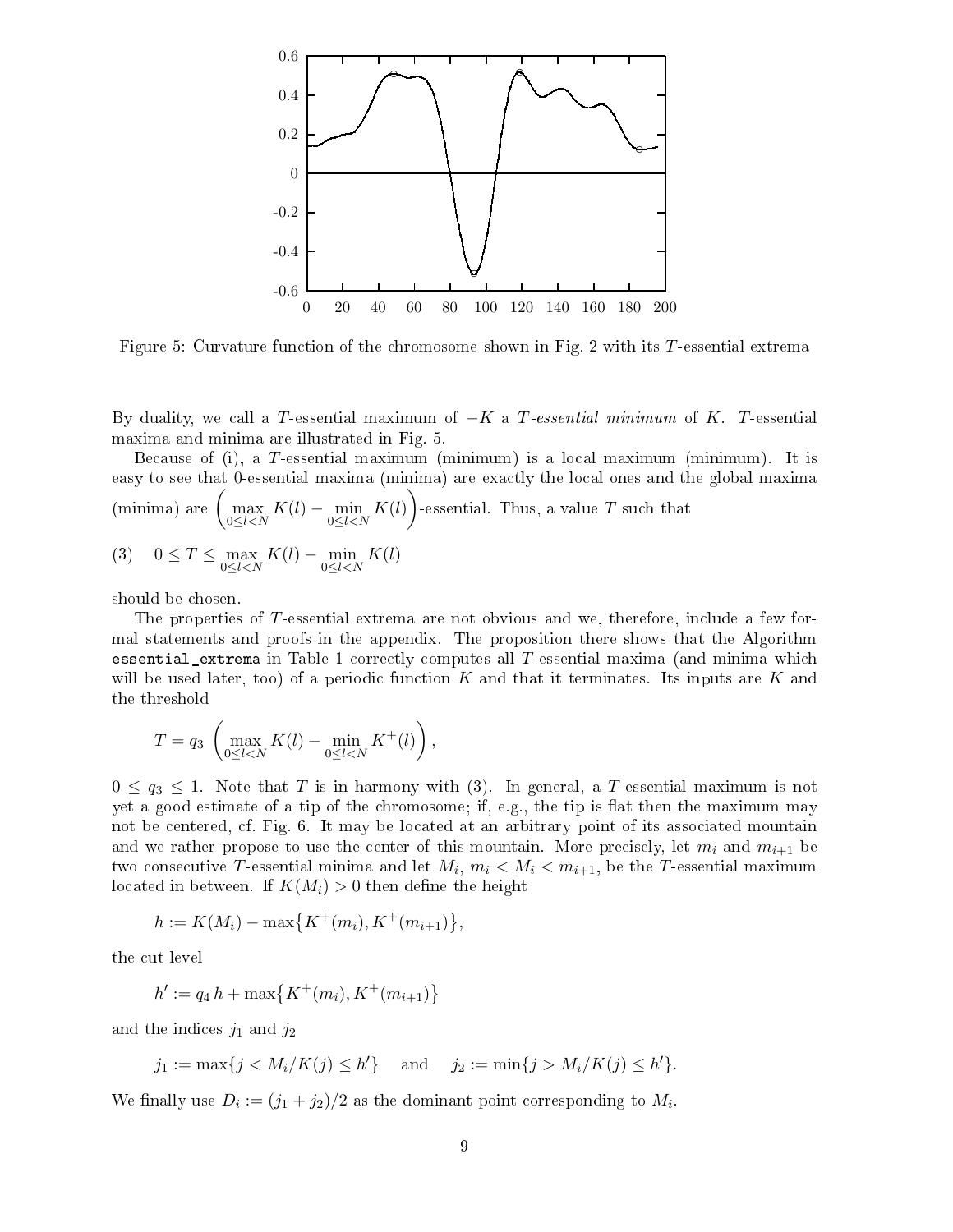Specification:  $(n, (m_i)_{0 \leq i \leq n}, (M_i)_{0 \leq i \leq n}) \leftarrow$  essential\_extrema $(K, T)$ 

**Given**: a nonconstant, N-periodic function  $K : \mathbb{Z} \to \mathbb{R}$ ,

a real number  $T$  satisfying  $(3)$ .

Find: a number  $n \geq 1$  and two finite sequences  $(m_i)_{0 \leq i \leq n}$ ,  $(M_i)_{0 \leq i \leq n}$  of integers such that  $m_i$  is a T-essential minimum,  $M_i$  is a T-essential maximum and  $m_i < M_i < m_{i+1}$ for all  $0 \leq i \leq n$ . Within the period  $m_0 \, m_n$ , both sequences have maximal lengths. begin

```
n \leftarrow 0m_0 \in \operatorname{argmin} K(j)0 \leq j \leq Ns ← max{i < m_0/K(i) - K(m_0) \ge T}m_0 \leftarrow \min\{i \ge s/K(i) = K(m_0)\}(m_0, l_0) \leftarrow search_next(m_0, K, T)do(M_n, L_n) \leftarrow search_next(l_n, -K, T)n \leftarrow n + 1(m_n, l_n) \leftarrow search_next(L_{n-1}, K, T)while m_n < m_0 + N od
    return(n,(m_i)_{0\leq i\leq n},(M_i)_{0\leq i<n})end
```
Subroutine search\_next

Specification:  $(m, l) \leftarrow$  search\_next $(i, K, T)$ **Given:** an index  $i \in \mathbb{Z}$ , an N-periodic function  $K : \mathbb{Z} \to \mathbb{R}$ , a real number  $T$  satisfying  $(3)$ . Find: the pair of indices  $(m, l)$  such that  $l > i$  is minimal with the property  $K(l) - \min_{i \leq j \leq l} K(j) \geq T$  and m is minimal in the set  $\operatorname{argmin}_{i \leq j \leq l} K(j)$ .  $\mathbf{f}$  $l \leftarrow i + 1$  $m \leftarrow i$ while  $K(l)-K(m)< T$  do  $l \leftarrow l + 1$ if  $K(l-1) < K(m)$  then  $m \leftarrow l - 1$ fiod  $return(m, l)$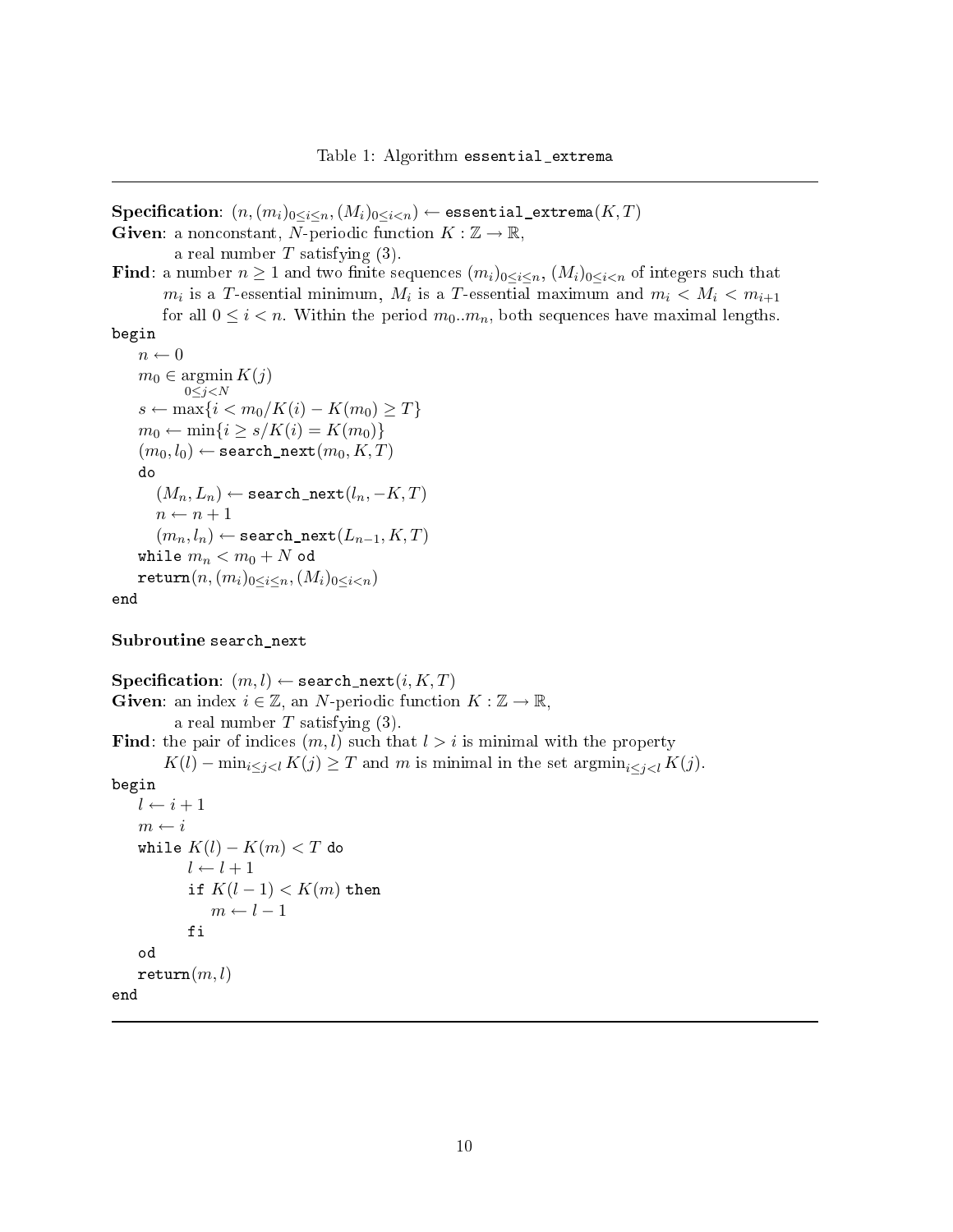

Figure 6: T-essential maxima and their dominant points  $D_1$  and  $D_2$  determined as the midpoints of the two asso
iated mountains.

### 3.4Rules for potential tips

If T meets the requirements of Algorithm essential\_extrema and if the curvature function is not onstant then the proposition in the appendix shows that we obtain at least one dominant point. We expe
t two dominant points in the ase of an oblong, I-shaped hromosome. These indicate its tips. In order to justify the following rules it is useful to first discuss the various reasons why a chromosome may exhibit a number deviating from two. The first reason is biological. An important task of a chromosome is to divide into its two chromatids. It is, therefore, quite natural that hromosomes in late metaphase show three or four dominant points in the acrocentric and metacentric cases, respectively, cf. Fig.  $7(d)$  and Fig.  $8(c)$ . Other sources of a deviating number of dominant points are artefacts such as bent and circular chromosomes and overlappings. Therefore, we developed the following set of rules in order to manage the various cases of one, two, three,... dominant points. Let  $(D_1, \ldots, D_k)$  be the increasingly ordered sequen
e of dominant points onstru
ted above.

 $k - k = 1$ : If there is only one dominant point  $D_1$  then the most prospective complement is the opposite point on the boundary; these two points are the estimated tips.

 $k = 2$ : We use  $D_1$  and  $D_2$  as tips.

 $k - k = 3$ : In this case, we first try to reduce the number of dominant points to two by using the first of the the following two rules that applies.

- (i) Deletion of a dominant point at the knee of a bent chromosome. We first check whether the chromosome is bent. Let  $m_1, m_2, m_3$  be the T-essential minima such that  $D_1 < m_3 < D_2 < m_1 < D_3 < m_2$ . Observe that  $m_i$  is the local minimum located opposite the dominant point  $D_i$  along the contour. Suppose that there is exactly one  $l \in \{1, 2, 3\}$  such that  $K(m_l) \le -q_5 K(D_l)$ . Let  $D_a$  and  $D_b$ ,  $a, b \in 1..3$ , be the two dominant points different from  $D_l$ . The chromosome is likely to be bent if the "double ratio"  $R(D_a, D_b, D_l, m_l)$  is close enough to 1. In this case, we delete  $D_l$  from the list of dominant points, cf. Fig. 7(a). Otherwise, this chromosome may be bent and in the pro
ess of division, f. Fig. 7(b).
- (ii) Replacing two neighboring dominant points with one. Let  $r_1 \leq r_2 \leq r_3$  denote the increasing rearrangement of the three distances  $D_2-D_1$ ,  $D_3-D_2$ ,  $N+D_1-D_3$  between the dominant points along the contour. If  $r_1/r_2 \leq q_6$  then we have found a very short edge of the triangle,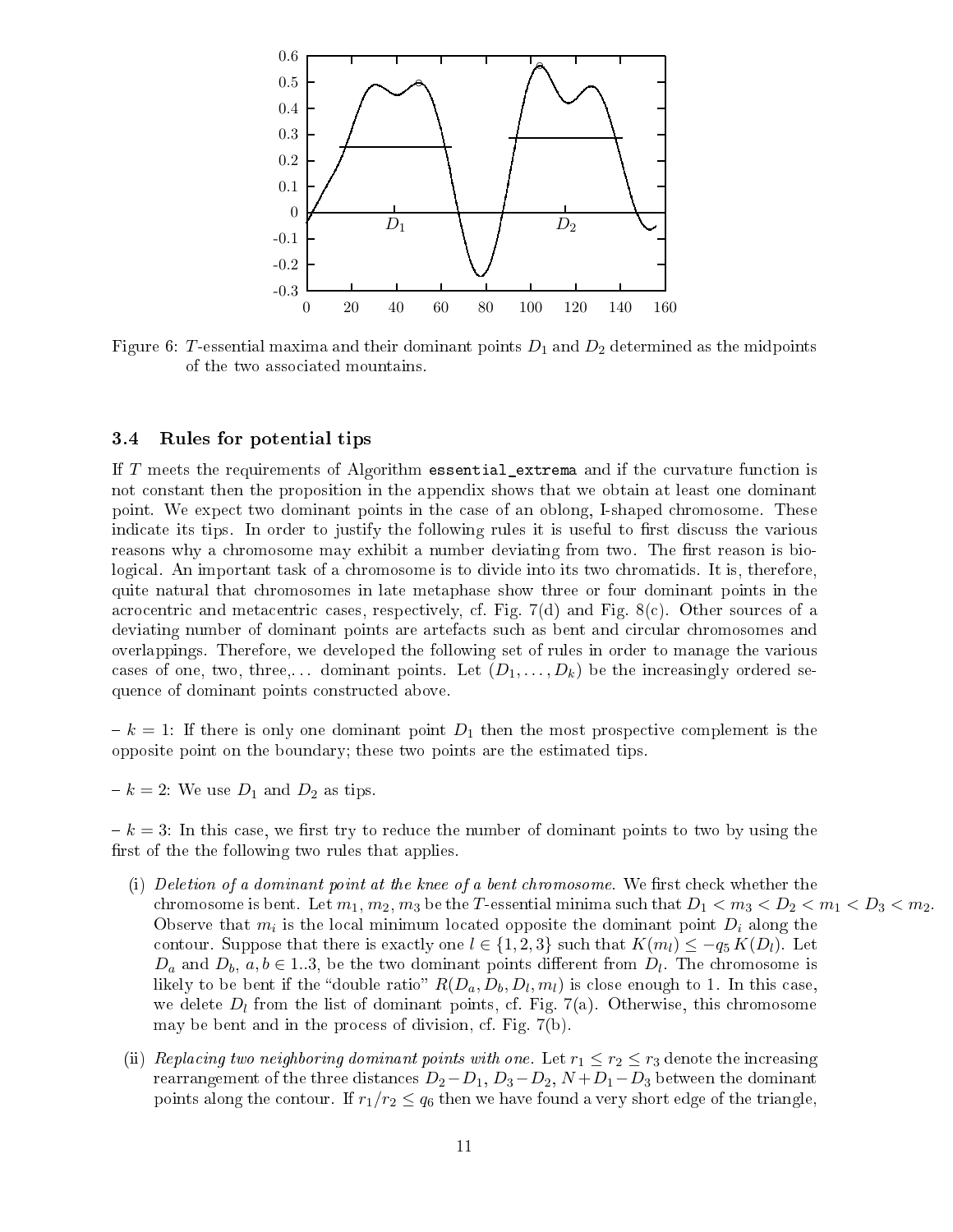

Figure 7: Three dominant points. (a) bent chromosome; (b) bent chromosome in late metaphase; (
) triangle with a short edge; (d) method of variants needed



Figure 8: Four dominant points. (a) bent chromosome; (b) rectangular chromosome; (
) X-shaped hromosome; (d) almost quadrati hromosome; (e) other artefa
t

cf. Fig. 7(c). Since the vertices adjacent to the edge of length  $r_1$  are close together we replace them with their midpoint<sup>4</sup>.

If none of the previous rules applies (cf. Fig.  $7(d)$ ) then no early decision about the pair of tips is taken. We rather resort to the method of *variants* described in the introduction and in Section 6.1. This method processes all six potential pairs of tips as variants and leaves it to the classifier to deal with all variants at the same time in order to estimate the class of the chromosome. These pairs are  $(D_1, D_2)$ ,  $(D_1, D_3)$ ,  $(D_2, D_3)$ ,  $(D_1, \lfloor (D_2 + D_3)/2 \rfloor)$ ,  $(D_2, \lfloor (N + D_1 + D_3)/2 \rfloor)$ ,  $(D_3, |(D_1 + D_2)/2|).$ 

 $k = 4$ : In this case, we determine local deflection angles at each of the four dominant points. If none is much smaller than  $90^{\circ}$  we have an indication that the chromosome is in late metaphase. In this case, we take the two pairs of potential tips formed by the midpoints<sup>4</sup> of opposite edges as variants, f. Fig. 8(b). In the opposite ase we delete the dominant point belonging to the smallest angle sending this chromosome to the case  $k = 3$ , cf. Fig. 8(a),(e).

We tested rules for replacing two neighboring dominant points and for detecting bent chromosomes also in this case. However, contrary to the case  $k = 3$ , these rules did not improve results.

 $k > 4$ : We keep the dominant points corresponding to the four largest T-essential maxima and proceed with the case  $k = 4$ .

<sup>&</sup>quot;Our implementation uses midpoints along the *contour*. If a data set contains many  $Y$ - and  $X$ -shaped chromosomes in late metaphase then Eu
lidean midpoints may be preferable.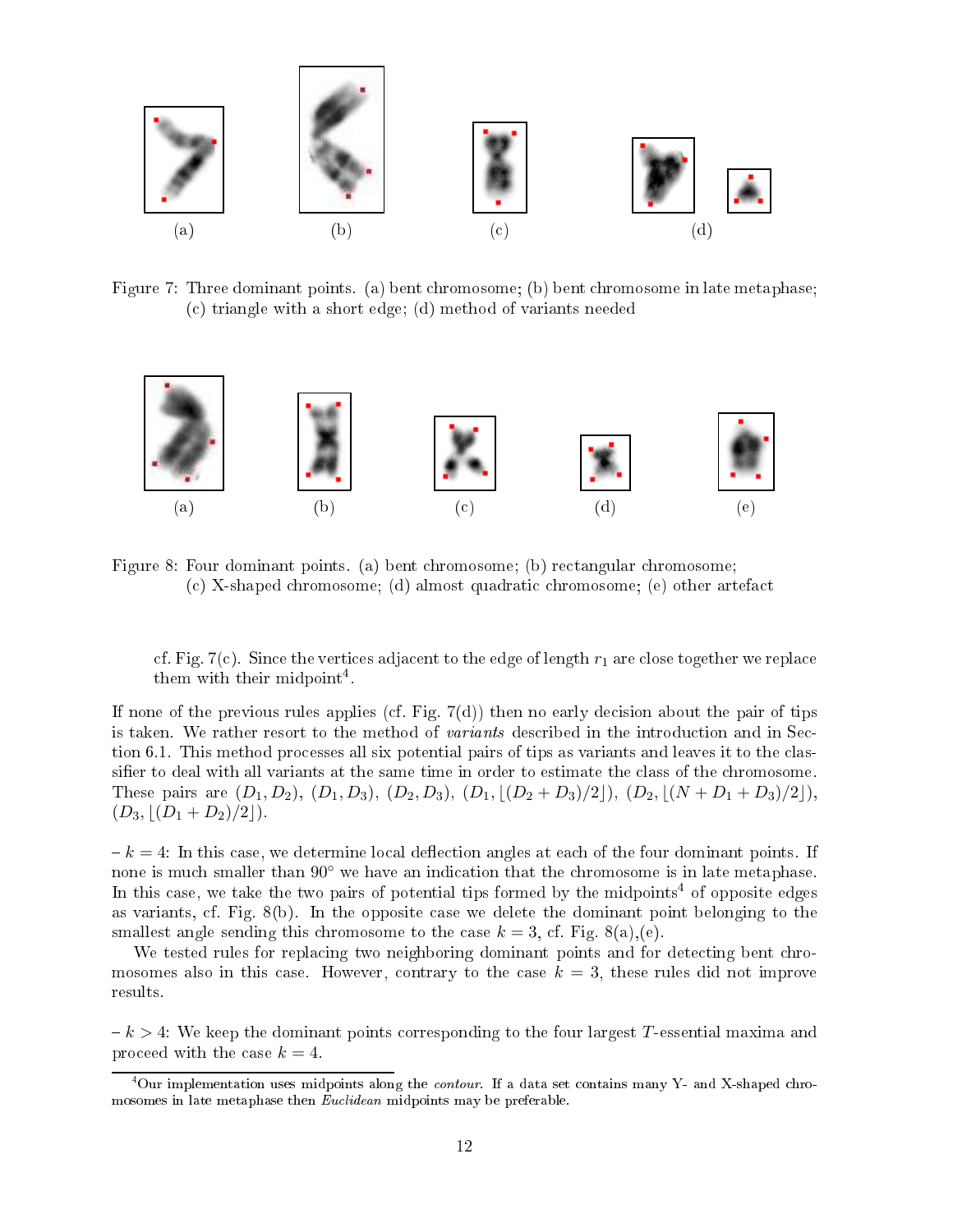# Longitudinal axis 4

# 4.1Supporting points

We next compute a longitudinal axis for each pair of dominant points  $(b_m, b_n)$  found in the preceding section. Without loss of generality we may assume  $m = 0$  and  $n \ge N/2$ . Running at unit speed through the path  $b_0, \ldots, b_n$  and, simultaneously, through the opposite path  $b_0, b_{N-1}, \ldots, b_n$ at speed  $t = (N - n)/n$  one arrives at the same time at the destination  $b_n$ . Let

$$
p_k = \frac{b_k + b_{\lfloor N - kt \rfloor}}{2}, \quad 0 \le k \le n,
$$

be the Euclidean midpoints of the contour points simultaneously reached. Obviously,  $p_0 = b_0$ and  $p_n = b_n$ . Next define a natural number l and a subsequence  $(p_{k_0}, \ldots, p_{k_l})$  of  $(p_0, \ldots, p_n)$  of supporting points by putting recursively  $k_0 = 0$  and

$$
k_{j+1} = \min\{i > k_j/p_i \in I \text{ and } ||p_i - p_{k_j}|| \geq q_7\}
$$

until no further points  $p_i$  are left. Let l be the largest index j. We finally replace  $p_{k_l}$  with  $b_n$ . This includes the point  $b_n$  as a supporting point and avoids that two adjacent supporting points lie too close together. Put  $s_j = p_{k_j},\, 0 \le j \le l$ . The sequence  $P = (s_0, \ldots, s_l)$  serves as the basis for the transition to a parametrized curve in the plane  $\mathbb{R}^2$ , cf. Fig. 9(a).

# 4.2Spline interpolation and extrapolation

In view of the following profile extraction it is desirable to construct a longitudinal axis as smooth as possible approximating the supporting points. Several classical two-dimensional spline algorithms, like B-spline curves [38] and Bernstein polynomials, are available. However, it turns out that the one-dimensional spline approximation designed by Reinsch [39] yields better results. Given a finite sequence  $t_0, \ldots, t_l \in \mathbb{R}$  and an error bound S, Reinsch constructs a cubic spline  $\bar{T}:[0,l]\to\mathbb{R}$  with minimal  $\mathbb{L}^2$ -norm of its second derivative such that

$$
\sum_{i=0}^{l} \left( \frac{\bar{T}(i) - t_i}{\sigma_i} \right)^2 \le S,
$$

 $\sigma_i$  being the standard deviation of the random variable associated with  $t_i$ . The method itself takes are of distributing the approximation errors over the set of supporting points. We apply it to the two projections  $P_1$  and  $P_2$  of the sequence P of supporting points onto the coordinate axes obtaining a two-dimensional spline  $\bar{S} = (\bar{T}_1, \bar{T}_2)$ . We assume here that  $\sigma_1 = \cdots = \sigma_{l-1} = q_8$ ,  $\sigma_0 = \sigma_l = q_9$ , and  $S = l + 1$ . If the only source of noise were the discretization of the image we would expect the parameters  $q_8 = q_9 \approx 0.2$  to be optimal. Since there is an additional boundary noise and uncertainty about the position of the tips we rather expect optimal parameters  $q_9 \gg$  $q_8 > 0.2$ . We finally extend this spline tangentially and linearly beyond both ends obtaining a curve  $S : \mathbb{R} \to \mathbb{R}^2$  which serves as an extended longitudinal axis of the chromosome, cf. Fig. 9(b).

# 5 Profile extraction and features

# 5.1Sli
es

Profiles are univariate functions along the longitudinal axis obtained from measurements in perpendi
ular dire
tion. They are onstru
ted by dividing the hromosome in sli
es of equal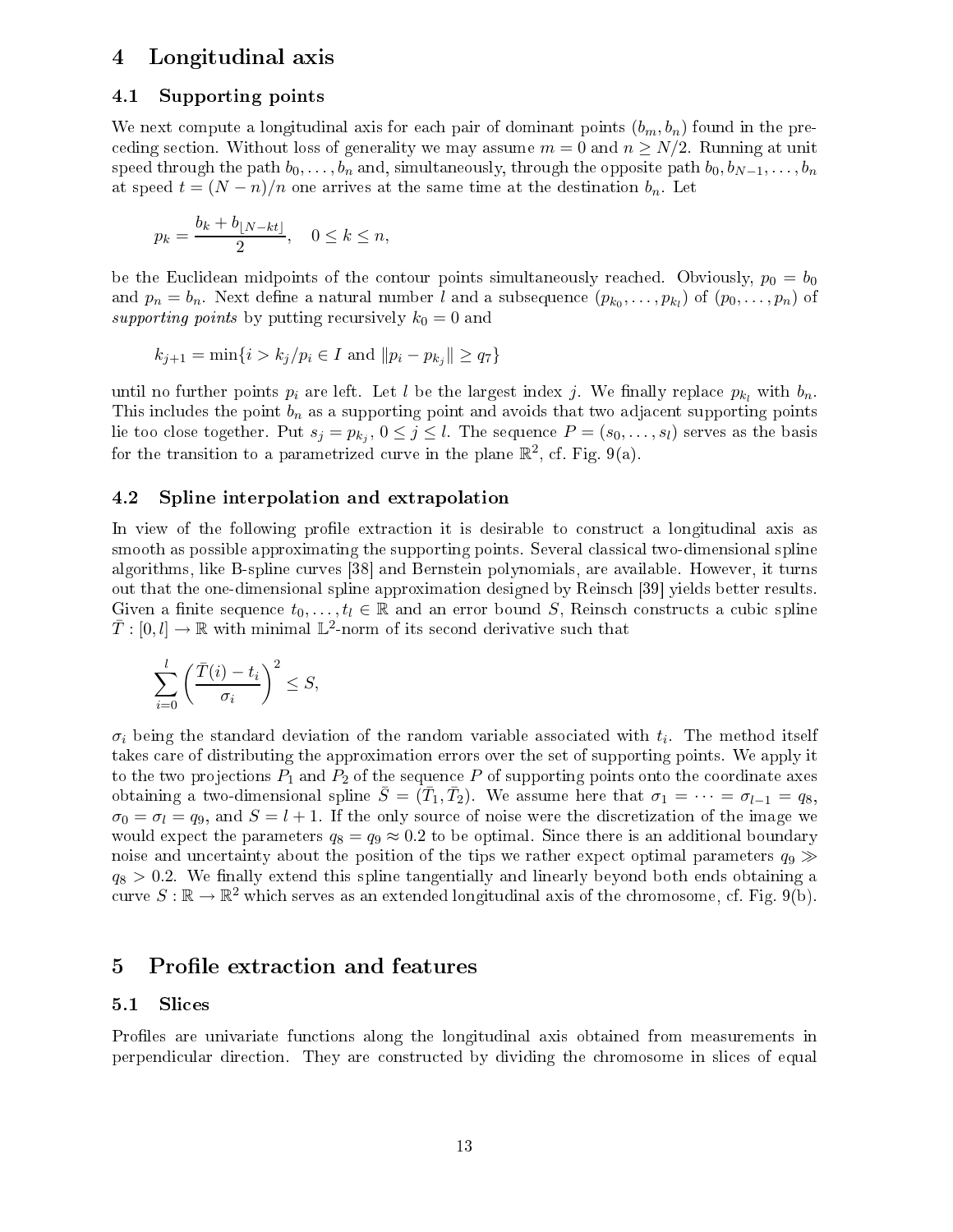

Figure 9: (a) Supporting points; (b) longitudinal axis

width perpendicular to the longitudinal axis. As a first step, equidistant subdivision points on the longitudinal axis are chosen by putting  $t_0 = 0$  and

$$
\int_{t_h}^{t_{h+1}} \|S'(\tau)\| d\tau = q_{10}, \quad h \in \mathbb{Z}.
$$

Where  $\|S'\|$  is large enough, the approximation

$$
t_h = \begin{cases} t_{h-1} + \frac{q_{10}}{\|S'(t_{h-1})\|}, & \text{if } h > 0, \\ t_{h+1} - \frac{q_{10}}{\|S'(t_{h+1})\|}, & \text{if } h < 0, \end{cases}
$$

can be used. The sequence of *subdivision points* is  $M = (S(t_h))_{h \in \mathbb{Z}} \subseteq \mathbb{R}^2$ . If the subdivision is fine enough, i.e., if  $q_{10}$  is small enough then the number  $(t_{h+1} - t_h) \| S'(t_h) \|$  is sufficiently close to the distance  $||S(t_{h+1}) - S(t_h)||$  along the longitudinal axis.

Next, from the set M of subdivision points we construct the Voronoi diagram  $\bar{\Phi}: M \to 2^I$ defined by

$$
\bar{\Phi}(m) = \left\{ x \in I / \min_{y \in M} ||y - x|| = ||m - x|| \right\};
$$

ties are broken on a first-come-first-served basis. The Voronoi sets  $\bar{\Phi}(m)$  are the slices required; their union is I, cf. Fig. 10. Moreover, by finiteness of I, there exist two numbers  $\bar{h}_0, \bar{h}_1 \in \mathbb{Z}$ ,  $\bar{h}_0 < \bar{h}_1$ , such that  $\bar{\Phi}(S(t_{\bar{h}_0})) \neq \emptyset$ ,  $\bar{\Phi}(S(t_{\bar{h}_1})) \neq \emptyset$ , and  $\bar{\Phi}(S(t_h)) = \emptyset$  for all indices h outside the integral interval  $\bar{h}_0..\bar{h}_1$ . The number  $\bar{h}_1-\bar{h}_0$  is a first approximation of the length of the hromosome.

Since boundaries of chromosomes are noisy it turns out that it is favorable to restrict the chromosome to a narrower domain around the longitudinal axis, cf. [13]. We, therefore, use the narrowed sli
es

$$
\Phi(m) = \left\{ x \in \bar{\Phi}(m) / ||m - x|| \le q_{11} \frac{\#I}{\bar{h}_1 - \bar{h}_0} \right\}
$$

instead of  $\bar{\Phi}(m)$ . The quotient  $\#I/(\bar{h}_1 - \bar{h}_0)$  is an approximation of the mean width.

### 5.2Profiles

Following Piper and Granum [13] we extract three profiles: A profile describing the local mass close to each point on the axis (called *density profile*), the modulus of the derivative of the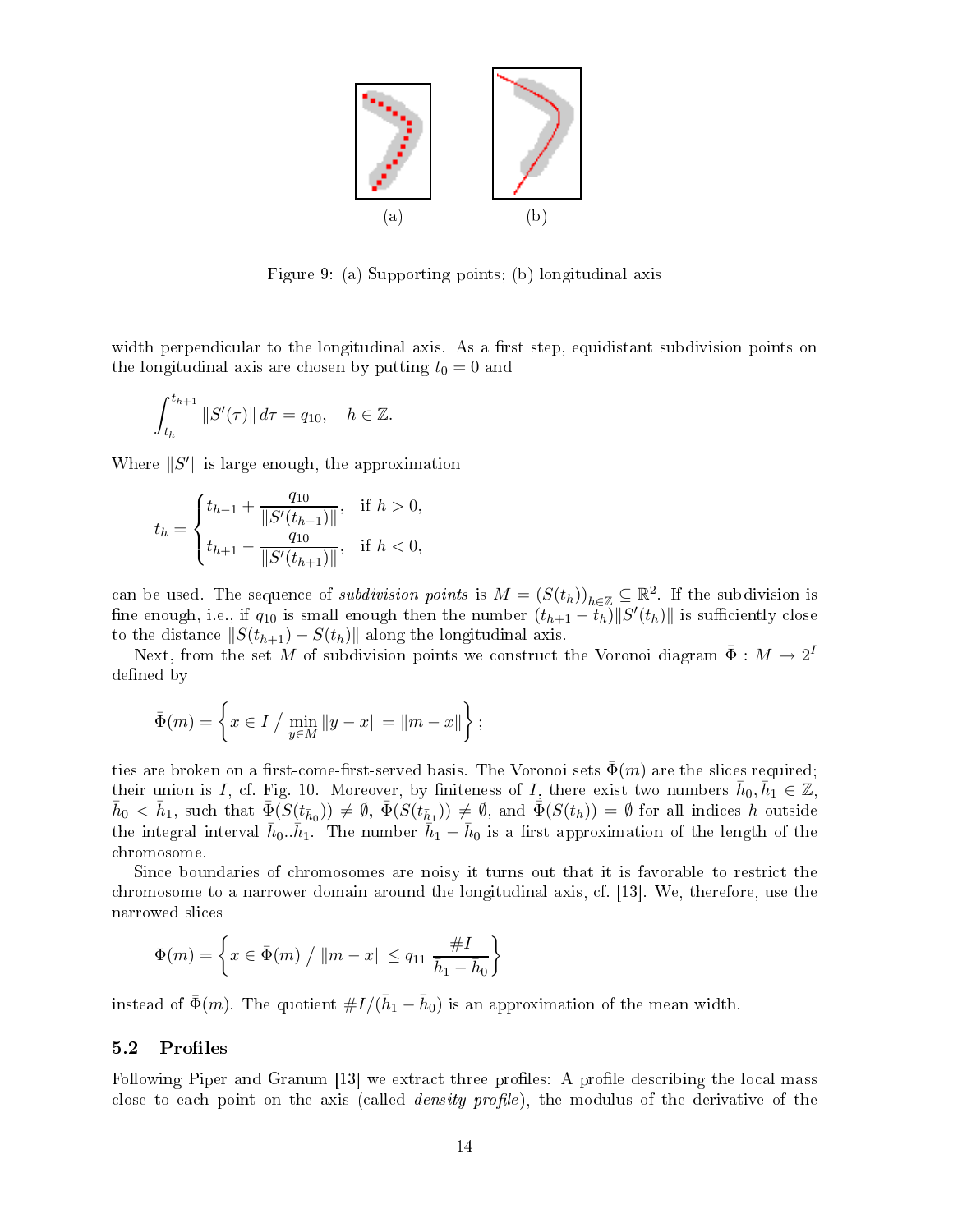

Figure 10: Slices represented by different gray values.

density profile (*gradient profile*), and a certain *shape profile* containing information on width and centromere. The raw density profile  $[40]$  is defined as

$$
Draw(h) = \sum_{x \in \Phi(m)} g(x), \qquad h \in \mathbb{Z}, \ m = S(t_h),
$$

where, as in Sect. 3, g is the function assigning gray values to pixels; by convention,  $\sum_{x\in\emptyset} \mathrm{g}(x) =$ 0. It is very noisy since our parameter  $q_{10}$ , cf. Sect. 5.1, is of subpixel size causing the masses contained in the slices to fluctuate heavily. This sum may be empty, even if  $\bar{h}_0 < \bar{h} < \bar{h}_1$ . Just as the curvature function c, the function  $D_{\text{raw}}$ , too, is smoothed with a triangular kernel  $\Delta_{q_{12}}$  in order to eliminate noise; this yields the smoothed density profile  $D_{\rm smooth} = \Delta_{q_{12}} * D_{\rm raw}$ .

In the same way as we narrowed the chromosome it is also favorable to shorten it at both ends in order to achieve better centering and to eliminate artifacts near the tips. Since the support of the function  $D_{\rm smooth}$  is bounded and nonempty there exist the numbers  $h_0 = \min\{h \in$  $\mathbb{Z}/D_{\rm smooth}(h) \geq q_{13} \gamma$  and  $h_1 = \max\{h \in \mathbb{Z}/D_{\rm smooth}(h) \geq q_{13} \gamma\}$ , where  $\gamma$  is the mean mass of a chromosome in the cell and  $q_{13}$  is another strictly positive parameter. Let  $d$  denote the smaller of the two numbers  $D_{\rm smooth}(h_0)$  and  $D_{\rm smooth}(h_1)$ . The density profile is finally the function D defined by

$$
D(h) := D_{\text{smooth}}(h) - d, \quad h_0 \le h \le h_1;
$$

moreover, the number  $h_1 - h_0$  is an estimate of the length of the chromosome.

The *gradient profile* is the modulus of differences of the density profile. Since this operation is analogous to forming a derivative the density profile has to be further smoothed with a triangular kernel  $\Delta_{q_{14}}$ . The gradient profile is then

$$
G(h) = |\Delta_{q_{14}} * D(h+1) - \Delta_{q_{14}} * D(h)|, \quad h_0 \le h < h_1.
$$

Important information is also contained in the so-called *shape profile*, in particular information on the position of the centromere. We adopt the method introduced in  $[13]$  combining the width with the gray-value information contained in the pixels. Generally speaking, the shape profile is the moment of inertia of the *normalized* gray-value distribution in each slice relative to the tangent to the longitudinal axis at the subdivision point of the sli
e.

Robust estimation of the moment of inertia needs some care. We use slices  $\Psi(m)$ ,  $m = S(t_h)$ , constructed in the same way as  $\Phi(m)$  but with a different narrowing parameter  $q_{15}$  instead of  $q_{11}$ . If the tangential vector  $v = S'(t_h)$  does not vanish then the normal vector  $n_m = (-v_2, v_1) / ||v||$ at  $m = S(t_h)$  points in the main direction of the slice  $\Psi(m)$ . In the, unlikely, opposite case we replace this normal vector with the angular bisectrix of the triangle  $S(t_{h-1}), S(t_h), S(t_{h+1})$ . Note that  $S(t_h)$  is different from  $S(t_{h+1})$ . Let  $\pi_m(x) = (x - m) \cdot n_m$  be the projection of  $x \in \Psi(m)$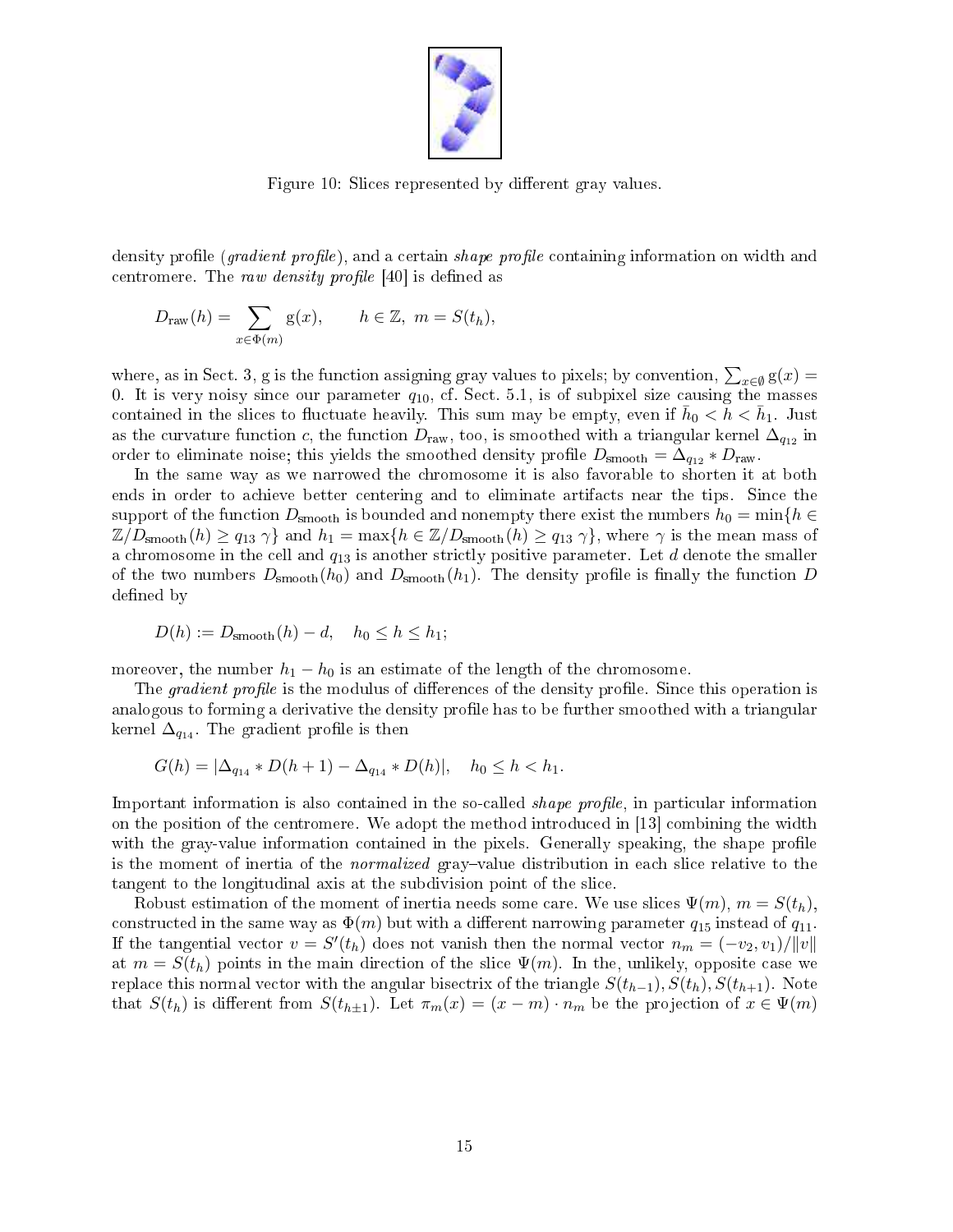onto the normal to the spline at  $m$ . Because of discretization, the quantities

$$
M_0(h) := \sum_{x \in \Psi(m)} g(x),
$$
  
\n
$$
E(h) := \sum_{x \in \Psi(m)} \pi_m(x) g(x),
$$
 and  
\n
$$
M_2(h) := \sum_{x \in \Psi(m)} \pi_m^2(x) g(x)
$$

are only crude estimates of the total mass (in the *original, continuous*, image) along the normal at m, of the barycenter of the mass distribution along this normal, and of its moment of inertia with respect to the tangent, respectively. Due to the fluctuations explained above, some smoothing must first be performed and more robust estimates of these quantities are the convolutions  $(\Delta_{q_{16}} * M_0)$ ,  $(\Delta_{q_{16}} * E)$ , and  $(\Delta_{q_{16}} * M_2)$ . After normalizing, we finally find the robust estimate

$$
(4) \quad h \mapsto \frac{(\Delta_{q_{16}} * M_2)(h)}{(\Delta_{q_{16}} * M_0)(h)} - \left(\frac{(\Delta_{q_{16}} * E)(h)}{(\Delta_{q_{16}} * M_0)(h)}\right)^2, \quad h_0 \le h \le h_1,
$$

of the (length-corrected) shape profile. Reversing the order of smoothing and the normalization ontained in Eqn. (4) would be rather disastrous.

#### 5.3Features

Each pair of dominant points found in Section 3.4 defines a spline as constructed in Section 4.2. Each spline in turn yields two feature sets, one for each polarity. This results in between two and twelve variants for ea
h hromosome.

Since we are dealing with variants coming from several "axes" of the same chromosome some aution is ne
essary on
erning the normalization of some of the features. Normalization of a feature needs the sum of the corresponding feature values across all chromosomes of the cell. If there are variant axes then the orre
t features are unknown at this stage. This makes it ne
essary to take a preliminary hoi
e of a suitable variant for ea
h hromosome in order to approximate this sum well. In the ase of three dominant points the longest of the point-to-edge axes is the most prospe
tive one and in the ase of four dominant points it is the longer of the two.

# 6 Classification and parameter sensitivity

### 6.1Classification in the presence of variants

We have explained the idea of variants already in the introduction. In the present paper, besides the two polarities, the axes arising from un
ertainties during the image pro
essing are treated as variants. In the former case, the wrong polarity is a perturbation of the correct one, in the latter case wrong axes give rise to spurious observations, cf. Sect. 3.4. The task is not only to find the regular variant, i.e., the correct axis in its correct polarity, but also to recognize the biologi
al lass despite the presen
e of variants. Moreover, the method of re
ognition should be context sensitive. Let us describe an algorithm for *constrained* classification in the presence of variants due to M. T. Gallegos and the first-named author, the "Simple Constrained Classifier". A theoretical Bayesian analysis of this estimator will appear elsewhere; the special case of polarities was treated by Ritter and Pesch [12].

Let  $f_i$  be the class-conditional density function (of the regular variant) corresponding to the biological class  $j \in 1..n$  and let  $\mathbf{x}_i = (x_{i,1}, \ldots, x_{i,b_i}) \in \mathbb{R}^{b_i d}$  be the array of variants of chromosome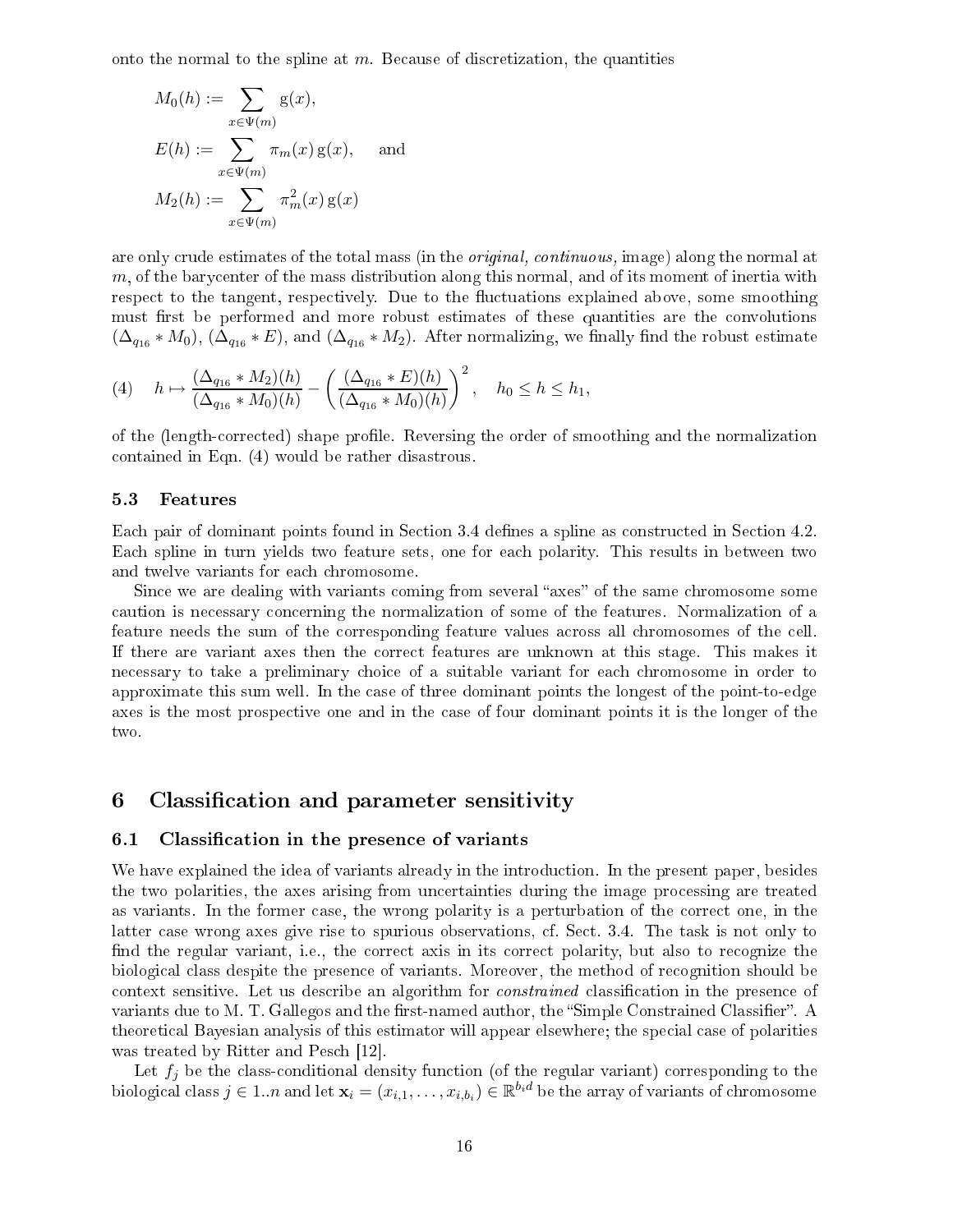$i \in 1..m$  in the cell to be classified. Let  $p_i$  be the prior probability of class j, let  $q_{i,h}$  be the prior probability of the observation  $h \in 1..b_i$  to be the regular variant of chromosome i, and let  $\alpha_j$  be the prior probability for class  $j$  to be missing, cf.  $[8, 7]$ .

**Simple Constrained Classifier** Let  $\hat{\sigma}$  be the solution to the linear assignment problem

$$
\min_{\sigma} \sum_{i} d_{i,\sigma(i)},
$$

where the minimum ranges over all permutations  $\sigma$  of n elements and where

$$
d_{i,j} = \begin{cases} -\ln\left(\sum_{h=1}^{b_i} f_j(x_{i,h})q_{i,h}\right) - \ln p_j, & i \leq m, \\ -\ln \alpha_j, & j > m, \end{cases}
$$

 $1 \leq j \leq n$ . The MAP-classifier given the observation  $\mathbf{x} = (\mathbf{x}_1, \dots, \mathbf{x}_m)$  is the restriction of  $\hat{\sigma}$ to  $1..m$ .

The point is that the Simple Constrained Classifier estimates the class of  $\mathbf{x}_i$  on the basis of the  $f_i$ 's alone, i.e., without knowledge of the densities of the irregular variants. These are not at hand if the irregular variants arise from wrong axes. However, it an be shown that, under the conditions on the joint distribution of all variants of each object mentioned in the introduction. it equals the Bayesian estimator given the whole statistical information. The estimator implicitly uses the regular variant for lassi
ation. If, besides the lass, the regular variant together with its correct polarity is to be estimated then summation over  $1 \leq h \leq b_i$  has to be replaced with  $\mathrm{argmax}_{1 \leq h \leq b_i}$ ; this is required for producing a karyotype.

Since the Simple Constrained Classifier amounts to solving a linear assignment problem it has an efficient solution. On the other hand, various statistical models  $f_i$  such as elliptical symmetry  $[6]$ , quadratic asymmetry  $[7]$ , and mixture models  $[8]$  have been shown to be useful; these gave rise to the definition of a series of classifiers constrained on the correct number of chromosomes in each class. In the cases without variants, they were given the acronyms IEC. IQA, IECO, and IQAO, the letter "O" standing for a mixture model with outliers. The relative Simple Constrained Classifiers for the different statistical models are dubbed VIEC, VIQA. VIECO, and VIQAO. These algorithms are also appli
able to the ases of missing hromosomes and trisomies, cf. [8, 7].

### 6.2Classification results

We used the large Copenhagen image data set Cpr as a benchmark. It consists of 2 804 karyotyped human ells. This size is ne
essary to allow the estimation of a large number of parameters for identifying accurate statistical data models. (Data sets formerly  $-$  and still  $-$  used as ben
hmarks, su
h as the Copenhagen, the Edinburgh, and the Philadelphia data sets, onsist of between a hundred and two hundred ells, only.) Most of the images ontain between 150 and 250 bands. As mentioned in the introduction, Ritter and Pesch [12] recently tested four polarity-free classifiers with 29 features extracted from Cpr by means of the axes described in [13]. In the present paper, we apply the method of variants also to variant axes. In Table 2, we ompare cross-validation (test-set) results for almost the same 29 features but now extracted by means of the axes described in Section 5.3 with the former results. Prior probabilities  $p_j$  and  $\alpha_j$  are given in [8] and the  $q_{i,h}$ 's are uniform.

The error rates of our best classifiers are approaching that of the expert cytogeneticist which, in everyday clinical data sets, was estimated as  $0.3\%$ . The amount of manual misclassifications contained in Cpr is of this size. It can be expected that most of these errors appear as "training-set" errors" no matter which classifier is used. All cells containing such deviating classifications which could not be explained by obvious defects in the images were shown to an expert cytogeneticist (without telling him the differences). In one out of three cases he decided that the manual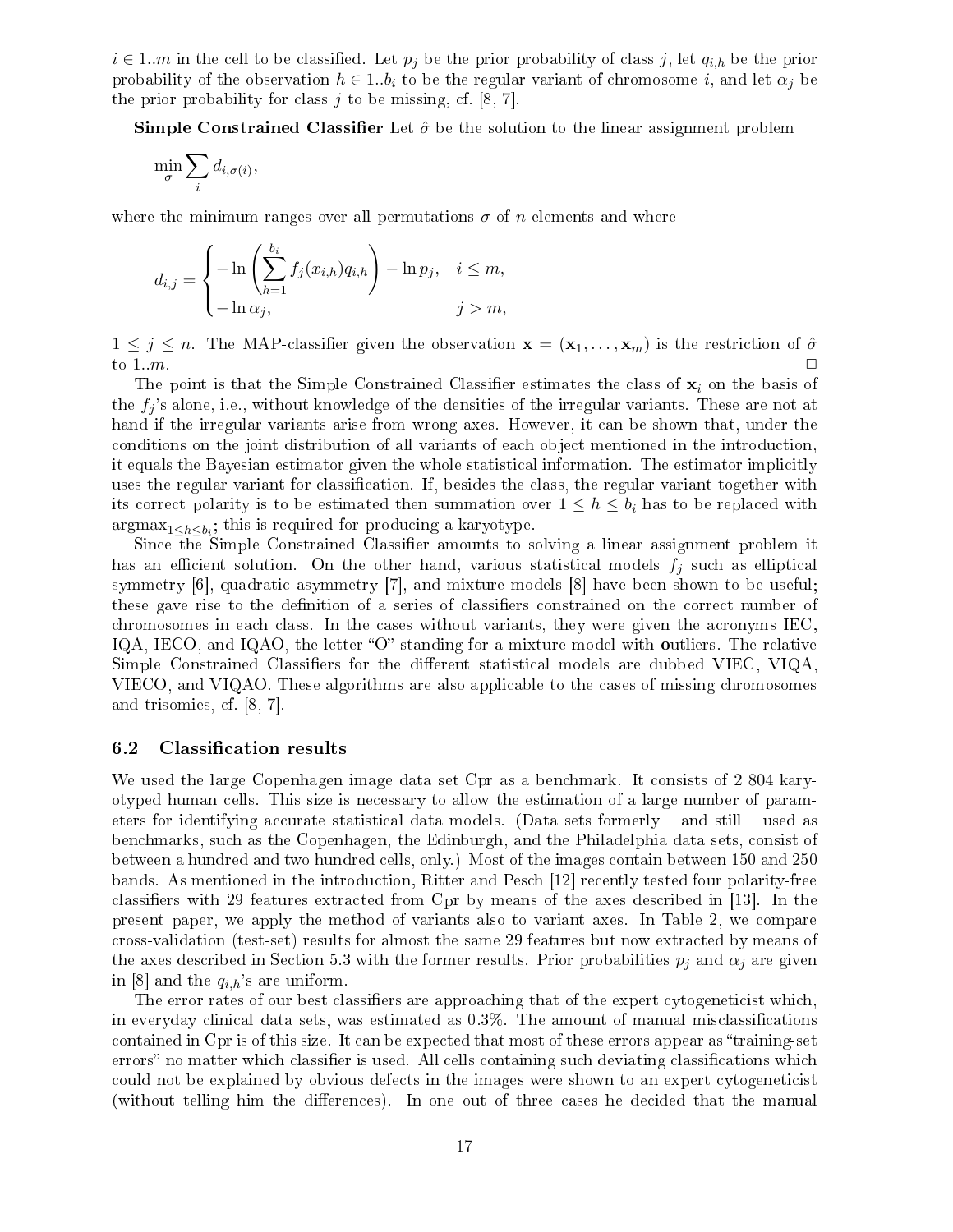|                  | $VIEC_{normal}$ | VIEC <sub>Pareto</sub> | VIECO <sub>Pareto</sub>          | VIQAO <sub>Pareto</sub>        |
|------------------|-----------------|------------------------|----------------------------------|--------------------------------|
|                  | 1.94/27.2       | 1.27/18.3              | 0.99/14.9                        | 0.92/14.2                      |
| Cpr              |                 | $\lambda = 33.0$       | $\lambda_{\text{OUT}}=33.0$      | $\lambda_{\text{OUT}} = 34.0$  |
| Edinburgh axes   |                 |                        | $\text{cut}_{\text{BAS}} = 10.0$ | $cut_{BAS} = 6.5$              |
|                  |                 |                        | $cut_{\rm OUT}=7.3$              | $cut_{\rm OUT}=7.1$            |
|                  |                 |                        |                                  | $Q$ -factor= $0.4$             |
|                  | 1.42/21.4       | 0.97/14.5              | 0.81/12.3                        | 0.78/11.9                      |
| Cpr              |                 | $\lambda = 34.0$       | $\lambda_{\text{OUT}}=34.0$      | $\lambda_{\text{OUT}}=34.0$    |
| dominant points  |                 |                        | $\text{cut}_{\text{BAS}}$ =6.5   | $\text{cut}_{\text{BAS}}$ =6.4 |
| and variant axes |                 |                        | $cut_{\text{OIII}}=7.6$          | $cut_{\rm OUT}=6.9$            |
|                  |                 |                        |                                  | $Q$ -factor= $0.5$             |
|                  | 1.24/18.9       | 0.80/12.0              | 0.64/9.6                         | 0.61/9.2                       |
| Cpa              |                 | $\lambda = 34.0$       | $\lambda_{\text{OUT}}=34.0$      | $\lambda_{\text{OUT}} = 34.0$  |
| dominant points  |                 |                        | $cut_{\rm BAS}=7.5$              | $cut_{BAS}=6.0$                |
| and variant axes |                 |                        | $cut_{\rm OUT}=7.3$              | $cut_{\rm OUT}=6.9$            |
|                  |                 |                        |                                  | $Q$ -factor= $0.4$             |

Table 2: Cross-validation error rates with respe
t to the data sets Cpr and Cpa for MAP classifiers based on various statistical models  $f_j$ , cf. [6, 8, 7, 12]. The specification  $p/q$  means that p percent of chromosomes were misclassified in q percent of all cells. The meanings of the classification parameters  $\lambda$ ,  $\lambda_{\text{OUT}}$ , cut<sub>BAS</sub>, cut<sub>OUT</sub> and Q-factor are explained in [8] and [7]. Variances and quadratic asymmetries robustly estimated. First row taken from  $[12]$ .

classification was wrong; the class assignments of these about 200 misclassified chromosomes were corrected. About 100 wrong polarities, mainly in classes 1, 3, and 19, appearing as outliers in the pro
ess of parameter estimation, were orre
ted, too. Sin
e our error rates are always understood after orre
t segmentation of ell images four faulty segmentations were improved. The corrected image data set was named Cpa. The error rates obtained for Cpa are included in Table 2. The error rates of the two data sets differ by  $0.17\%$ . The best test set result for Cpa reported here is an error rate of  $0.61\%$  with respect to chromosomes. Ten out of eleven cells are completely correctly recognized.

# 6.3Parameter sensitivity

We finally tested the sensitivities of classification results to variations of the parameters  $q_i$ . The results are shown in Table 3. The parameters  $q_1$  and  $q_2$  influence the curvature function,  $q_3$ and  $q_4$  are responsible of the positions of the T-essential maxima,  $q_5$  and  $q_6$  control the rules for constructing dominant points from essential maxima, and  $q_7-q_9$  optimize approximation and smoothness of the spline. The remaining parameters are used for profile extraction.

The parameter  $q_4$  determines the position of the dominant points. Because of local minima of the contour curvature this position may react in a discontinuous way to changes of  $q_4$  which substantiates the relatively high sensitivity of the parameter  $q_4$ . Also the parameter  $q_{10}$  merits spe
ial attention; it is the granularity of dis
retization of the longitudinal axis. This dis
retization causes fluctuations of the number of pixels in the Voronoi sets which explain the high sensitivity of this parameter. The narrowing parameter  $q_{15}$  must not be much smaller than 0.5 since, otherwise, the shape annot be re
ognized. All other parameters are fairly insensitive.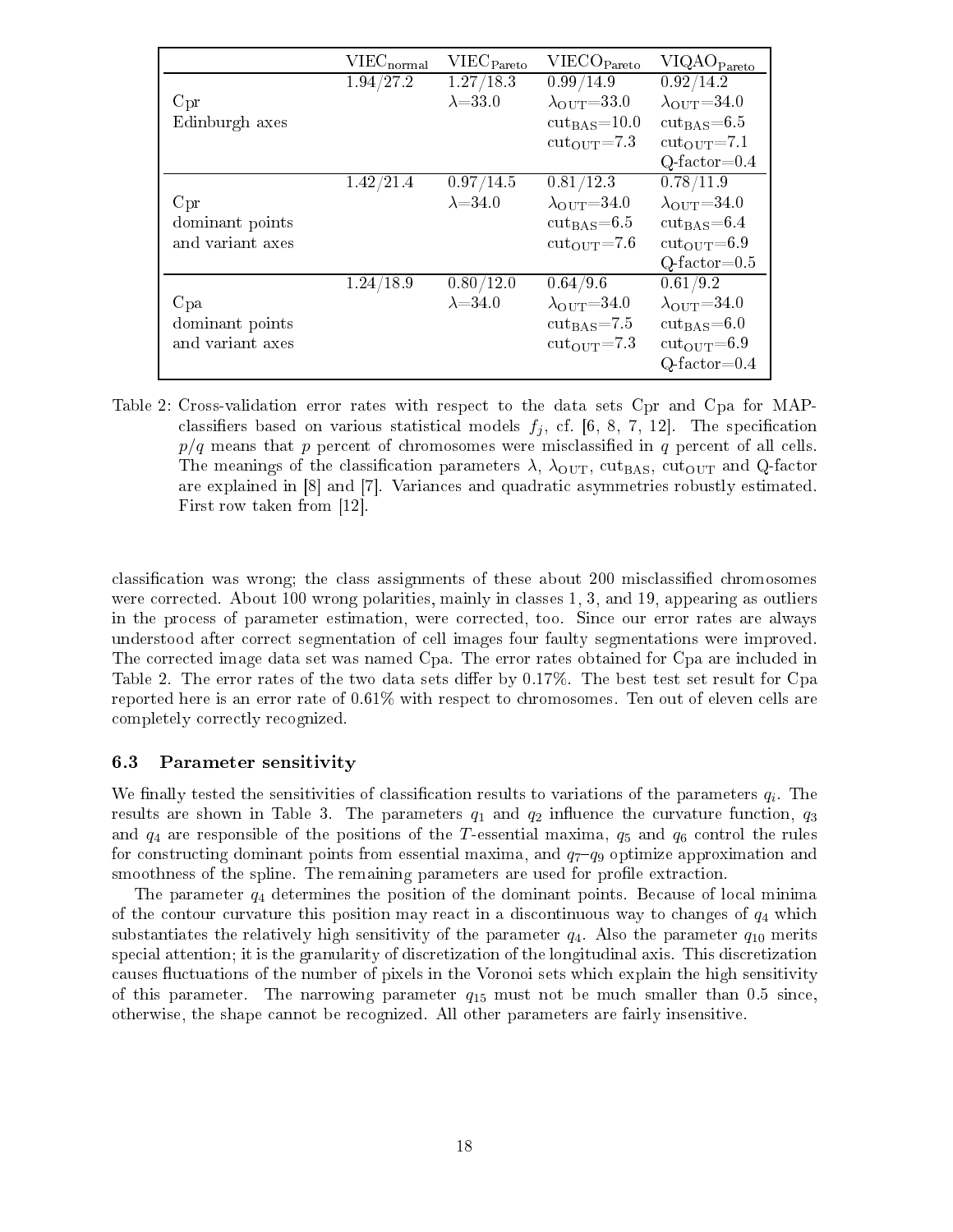|                |                  | $\delta$     | Sensitivities        |                     |               |                    |                     |
|----------------|------------------|--------------|----------------------|---------------------|---------------|--------------------|---------------------|
| i              | $q_i$            |              | $\Delta_i(-2\delta)$ | $\Delta_i(-\delta)$ | $\Delta_i(0)$ | $\Delta_i(\delta)$ | $\Delta_i(2\delta)$ |
| $\mathbf{1}$   | 0.035            | 0.005        | 0.03                 | 0.02                | 0.00          | 0.02               | 0.02                |
| $\overline{2}$ | 0.055            | 0.005        | 0.04                 | 0.02                | 0.00          | 0.01               | 0.03                |
| 3              | 0.12             | 0.04         | 0.02                 | 0.02                | 0.00          | $0.02\,$           | 0.04                |
| $\overline{4}$ | 0.5              | 0.05         | 0.04                 | 0.06                | 0.00          | 0.05               | 0.03                |
| 5              | 0.8              | 0.1          | 0.02                 | 0.01                | 0.00          | 0.01               | 0.01                |
| 6              | 0.5              | 0.1          | 0.01                 | 0.01                | 0.00          | 0.00               | 0.01                |
| 7              | $5^{\circ}$      | 0.4          | 0.04                 | 0.05                | 0.00          | 0.05               | 0.06                |
| 8              | 0.29             | 0.05         | 0.04                 | 0.03                | 0.00          | 0.01               | 0.04                |
| 9              | 2.3              | $0.2\,$      | 0.01                 | 0.01                | 0.00          | 0.03               | 0.03                |
| 10             | $\overline{0.2}$ | 0.025        | 0.12                 | 0.06                | 0.00          | 0.04               | 0.06                |
| 11             | 0.39             | 0.04         | 0.03                 | 0.03                | 0.00          | 0.02               | 0.03                |
| 12             | 5                |              | 0.05                 | 0.01                | 0.00          | 0.02               | 0.02                |
| 13             | $4.0 10^{-4}$    | $4.010^{-5}$ | 0.03                 | 0.02                | 0.00          | 0.02               | 0.01                |
| 14             | 5                | 1            | 0.02                 | $-0.01$             | 0.00          | 0.00               | 0.02                |
| 15             | 0.48             | 0.05         | 0.07                 | 0.02                | 0.00          | 0.04               | 0.06                |
| 16             | 8                |              | 0.01                 | 0.00                | 0.00          | 0.00               | 0.01                |

Table 3: Parameter sensitivities of error rates with respect to the classifier VIECO<sub>Pareto</sub> and the data set Cpr. The se
ond olumn ontains the optimal parameter values determined by alibration. The error rate with respe
t to hromosomes for the optimal parameters referred to in the column labeled  $\Delta_i(0)$  is 0.81%. Parameters are varied by the quantities shown in the third column and the resulting differences of the error rates in the remaining columns. They are given in % relative to the total number of chromosomes.

# 7 Dis
ussion

Dominant points in combination with variants were shown to be an effective and natural tool for recognizing the oblong shape of a chromosome and for laying the ground for feature extraction. Their application reduces the number of outliers contained in the feature data substantially.

Visual inspection of chromosomes with high Mahalanobis distances from their class centers shows that remaining outliers in the feature set ome from outlier images and have mainly four auses:

- chromosome severely bent, cf. Fig. 1(d);
- overlappings, f. Fig. 11(a);
- Giemsa stains at or on the chromosome, cf. Fig.  $11(b)$ , (c);
- blurred or indistin
t images, f. Fig. 11(d).

We did not pay particular attention to avoid classification errors of severely bent chromosomes. This ould be done by applying ad ho methods but would not add mu
h insight into pattern recognition. Overlappings give rise to perturbed profiles and, thus, to large Mahalanobis distances. Stains are most confusing since they damage both axes and profiles; they are difficult to remove. Finally, blurred and indistin
t images puzzle even the expert.

The efficacy of the method of variants, theoretically established in [11], is confirmed in this paper by an application to variant axes. All variants are offered to the classifier which deals with the different variants in a smooth way. This encouraging observation suggests to apply variants in other contexts as well. It is conceivable to apply the method of variants again to overlappings; it may also be used for making effective use of the position of the centromere. In the present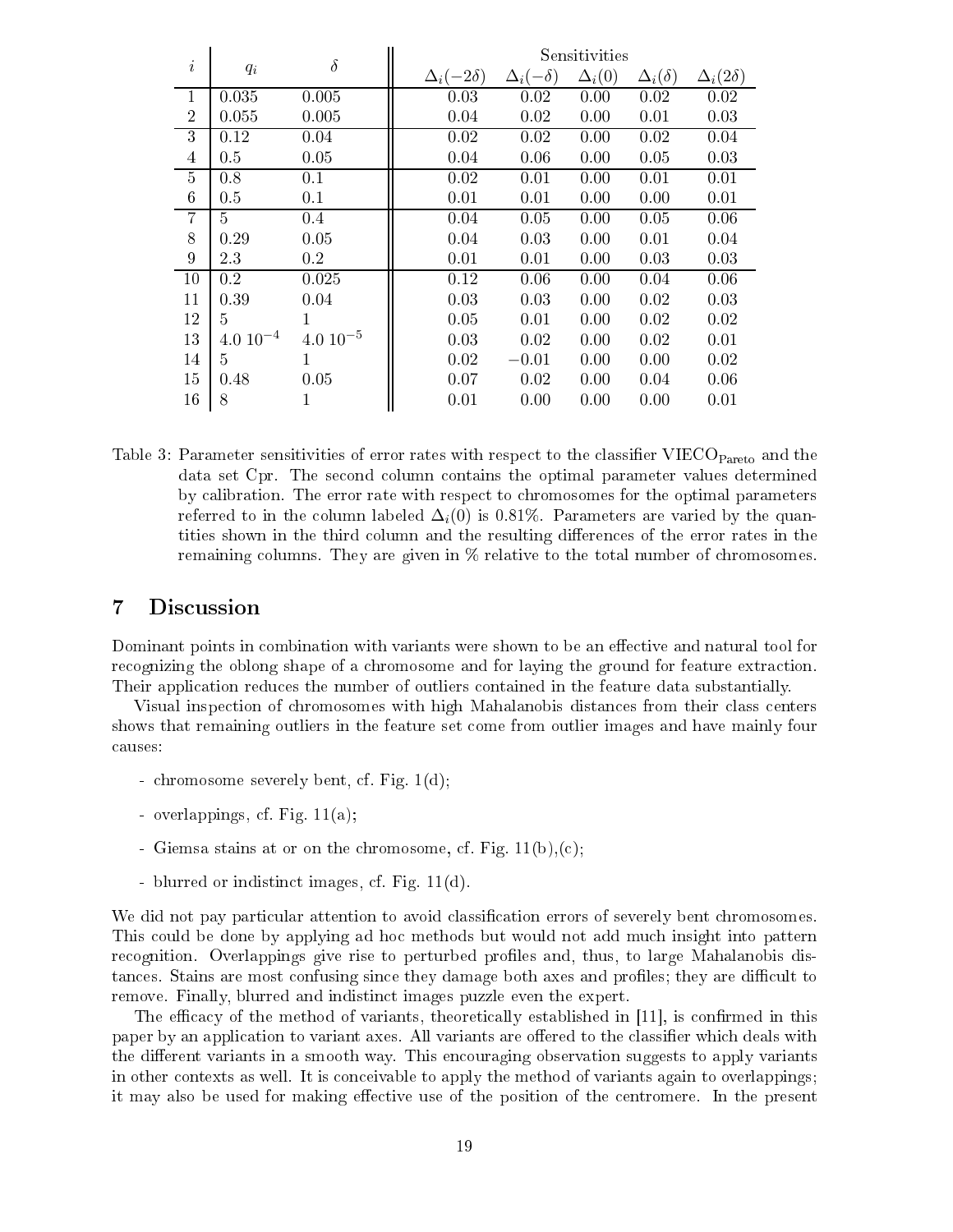

Figure 11: Outlier images. (a) Overlapping; (b) two homologous chromosomes, the right one exposing stains; (c) chromosome with a stain; (d) blurred and indistinct image.

paper, as in  $|12|$ , the position of the centromere is not explicitly used, neither as a feature nor for the purpose of orientation. It is, however, implicitly contained in the shape profile.

Acknowledgments. We thank Dr. Jim Piper of Vysis Inc. for providing us the image data set Cpr and for a number of stimulating dis
ussions. We also thank Herr Harth, Passau, for his assistan
e with biomedi
al questions.

# Appendix: T-essential extrema

Let  $K: \mathbb{Z} \to \mathbb{R}$  be a nonconstant, N-periodic function. We first show that T-essential extrema of K as defined in Section 3.3 preserve the alternating property that local extrema enjoy, viz., if  $M_1 \neq M_2$  are T-essential maxima of K such that  $K(M_1) \neq K(M_2)$  then there exists a T-essential minimum in between. If  $K(M_1) = K(M_2)$  then there may be no T-essential minimum between  $M_1$  and  $M_2$ . In fact, there may even be more than two consecutive maxima of equal height with no  $T$ -essential minima in between. We will need this property for proving correctness of Algorithm essential\_extrema displayed in Table 1.

**Lemma**: If  $M_1 < M_2$  are T-essential maxima of K such that  $K(M_1) \neq K(M_2)$  then there exists a T-essential minimum m such that  $M_1 < m < M_2$ . An analogous statement holds for T -essential minima.

**Proof.** Without loss of generality, let  $K(M_1) > K(M_2)$ . Let  $j_1, j_2, j_1 < M_2 < j_2$ , be two points for  $M_2$  as in the definition. By (i) and since  $K(M_1) > K(M_2)$  we have  $M_1 < j_1$ . Let  $m := \operatorname{argmin}_{M_1 < l < M_2} K(l)$ . We conclude  $K(j_1) \geq K(m)$  which, together with (ii), yields

$$
K(M_1) - K(m) \ge K(M_2) - K(m) \ge K(M_2) - K(j_1) \ge T.
$$

This proves that  $K(m)$  is a T-essential minimum.

We are now in the position to show that Algorithm essential extrema terminates and is correct.

**Proposition**: Let T be as in (3). Then the Algorithm essential extrema of Table 1 computes an integer  $n \ge 1$  and two sequences  $(m_i)_{0 \le i \le n}$  and  $(M_i)_{0 \le i \le n}$  of indices such that  $m_i$  is a  $T$ essential minimum,  $M_i$  is a T-essential maximum, and  $m_{i-1} < M_{i-1} < m_i$  for all  $1 \leq i \leq n$ . Moreover, we have  $m_n = m_0 + N$  and the sequences are of maximal length within the interval  $m_0..m_n$ .

**Proof.** We first discuss termination and correctness of Subroutine search\_next. Since  $T \leq$  $\max_{0 \leq j \leq N} K(j) - \min_{0 \leq j \leq N} K(j)$  and K is N-periodic the condition of the while-loop fails if m is a global minimum and  $l$  a global maximum. This state is reachable upon which search next terminates. Turning to correctness of search\_next note that, after each call of the while-loop.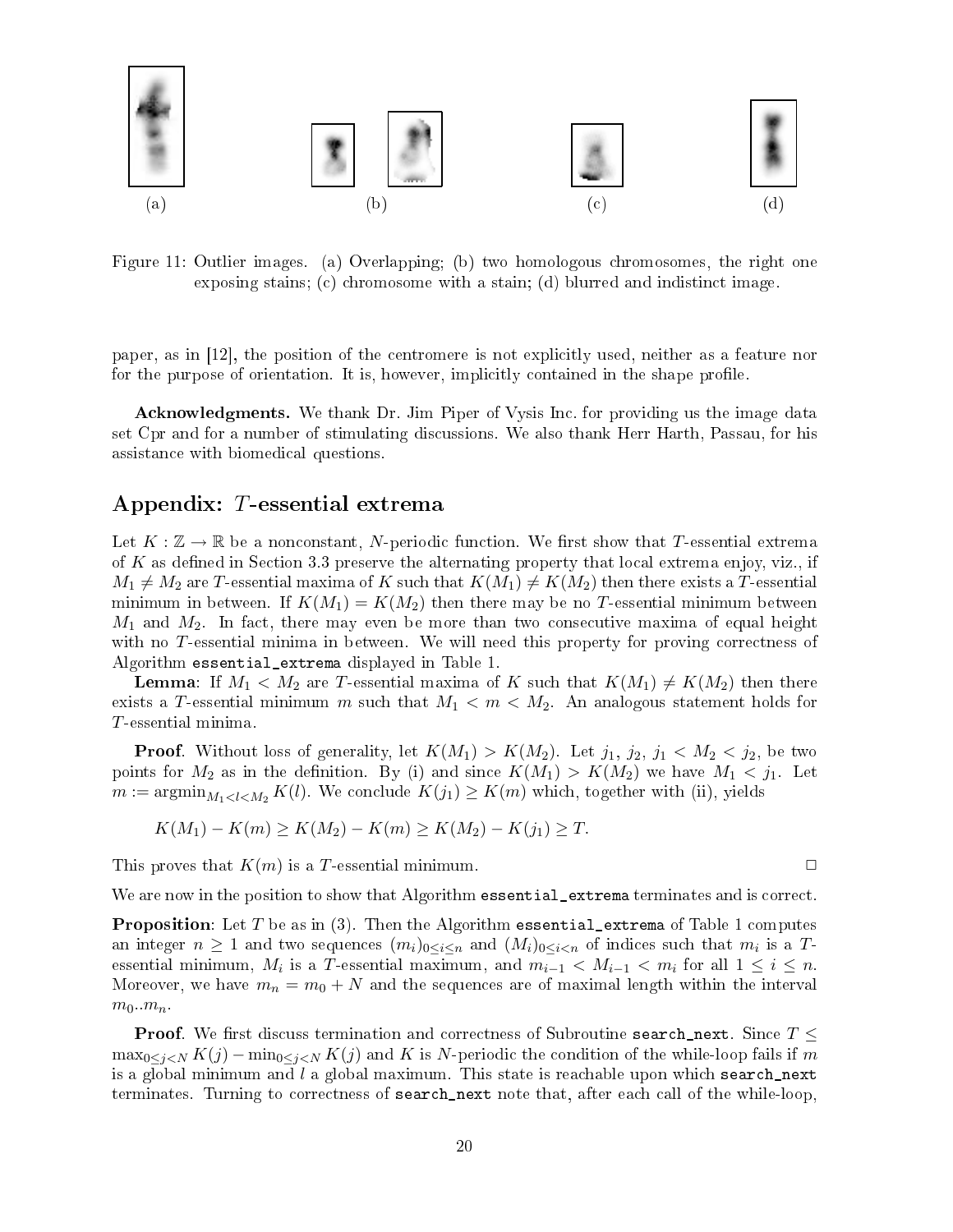the variable m contains the smallest index m such that  $i \leq m < l$  and  $K(m) = \min_{i \leq j \leq l} K(j)$ ; this is minimality of m. The loop terminates with the first l such that  $K(l) - K(m) \geq T$ , hence minimality of l.

We now deal with termination and correctness of Algorithm essential\_extrema. The initial call of search next yields a pair of indices  $(m, l)$  such that  $m_0 \leq m < l$  and  $K(m) =$  $\min_{m_0 \leq j < l} K(j) = K(m_0)$ , since  $m_0$  is a global minimum. By minimality of m we can conclude  $m = m_0$ . Since the algorithm visits the while-loop at least once we have  $n \geq 1$ . The successive calls of search next yield sequences  $(m_i)$ ,  $(l_i)$  and  $(M_i)$ ,  $(L_i)$  such that the relations

$$
m_j < l_j \le M_j < L_j \le m_{j+1} < l_{j+1}
$$

hold after the  $(j + 1)$ th run through the while-loop. Therefore,  $(m<sub>j</sub>)$  is a strictly increasing sequen
e and the while-loop terminates.

We next show that the  $M_i$ 's are T-essential maxima. By definition of  $M_i$  we have  $K(M_i) \geq$  $K(i)$  for all i,  $M_j \le i \le L_j$ . By construction of  $M_j$  we have  $K(M_j) \ge K(i)$  for all i,  $l_j \le i \le M_j$ , and from minimality of  $l_j$  we infer  $K(l_j) \geq K(i)$  for all  $i, m_j \leq i \leq l_j$ . Hence,  $M_j$  maximizes K in the interval  $m_j...L_j$ , i.e., we have (i) for  $M_j$  with  $j_1 = m_j$  and  $j_2 = L_j$ . Observing  $K(l_i) - K(m_i) \geq T$  and  $K(M_i) \geq K(l_i)$  we obtain

$$
K(M_j) - K(m_j) \ge K(l_j) - K(m_j) \ge T.
$$

Since  $K(M_j) - K(L_j) \geq T$  is ensured by search\_next we have also (ii) so that  $M_j$  is a T-essential maximum. A dual argument shows that  $m_i$  is a T-essential minimum.

The lemma above justifies the alternating search of  $T$ -essential minima and maxima, since subroutine search\_next correctly handles consecutive minima and maxima, respectively, of equal height. After termination we have  $m_n \geq m_0 + N$ ; in fact, equality holds. Indeed, note first  $m_{n-1} < m_0 + N \leq m_n$ . If we had  $m_{n-1} < m_0 + N < M_{n-1}$  then there were no T-essential maximum located between the T-essential minima  $m_{n-1}$  and  $m_0 + N$  and the lemma would imply  $K(m_{n-1}) = K(m_0)$ . This would contradict the construction of  $m_0$ , cf. the initialization of the algorithm. Hence  $M_{n-1} < m_0 + N \leq m_n$  and by minimality of  $L_{n-1}$ , we have  $M_{n-1} <$  $L_{n-1} \leq m_0 + N$ . Since  $m_0$  is a global minimum, it follows from the definition of  $m_n$ 

$$
K(m_0 + N) = K(m_0) \le K(m_n) = \min_{L_{n-1} \le j \le m_n} K(j) \le K(m_0 + N) = K(m_0),
$$

in particular  $K(m_0) = K(m_n)$  and  $m_n = m_0 + N$  again by minimality of  $m_n$ .

Finally, maximality of the length of the two omputed sequen
es follows from minimality of  $(M_n, L_n)$  and  $(m_n, l_n)$ , respectively.

# Referen
es

- 1. J.D.F. Habbema, A discriminant analysis approach to the identification of human chromosomes, *Biometrics* **32**, 919–928 (1976).
- 2. J.D.F. Habbema, Statistical methods for classification of human chromosomes, Biometrics 35, 103-118  $(1979)$ .
- 3. R. E. Slot, On the profit of taking into account the known number of objects per class in classification methods, IEEE Trans. Inf. Theory  $25,484-488$  (1979).
- 4. M.K.S. Tso and J. Graham, The transportation algorithm as an aid to chromosome classification, *Patt. Rec. Lett.* 1,  $489-496$  (1983).
- 5. M.K.S. Tso, P. Kleinschmidt, I. Mitterreiter, and J. Graham, An efficient transportation algorithm for automatic chromosome karyotyping, *Patt. Rec. Lett.* 12, 117–126 (1991).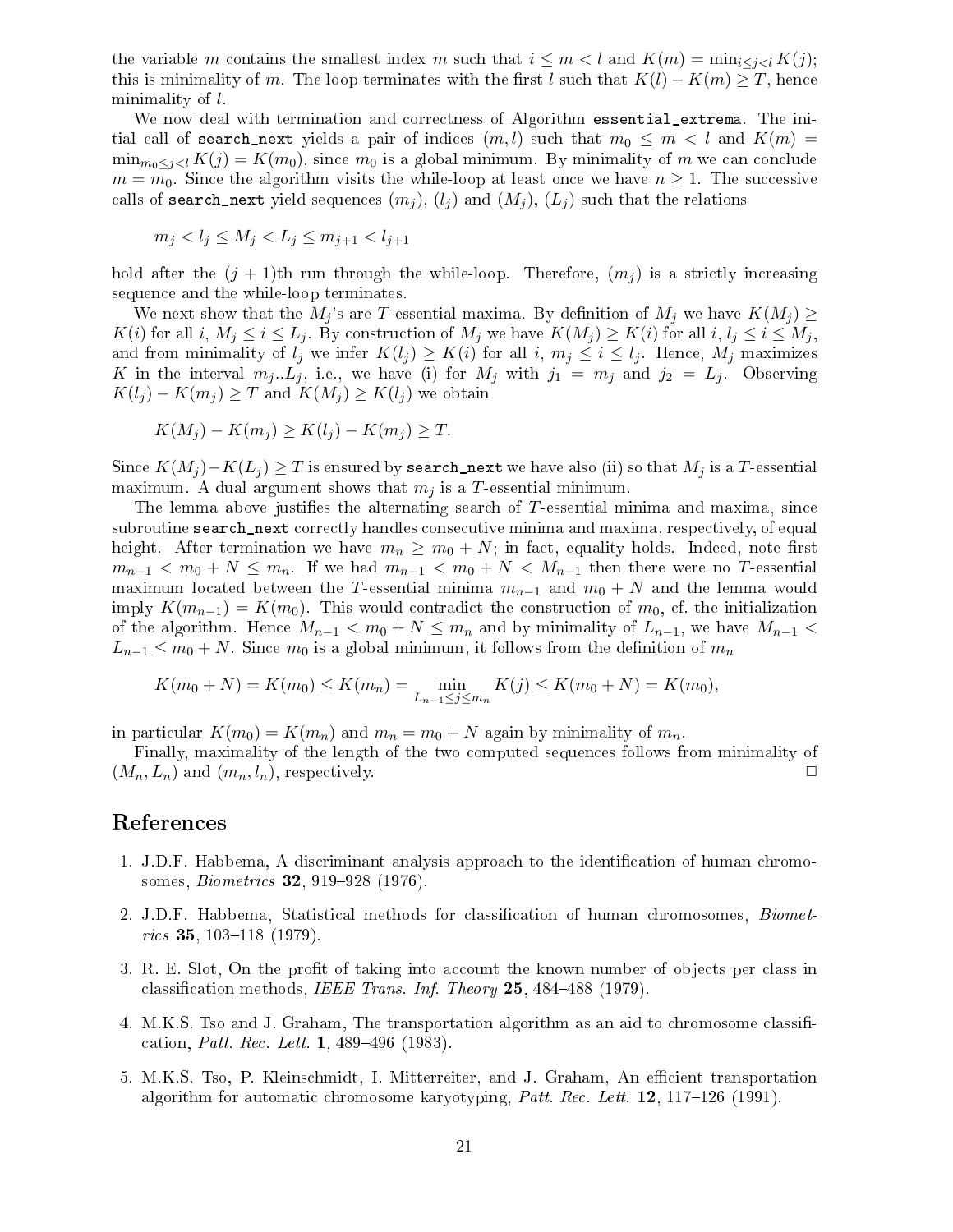- 6. Gunter Ritter, María Teresa Gallegos, and Karl Gaggermeier, Automatic context-sensitive karyotyping of human chromosomes based on elliptically symmetric statistical distributions. Patt. Rec. 28, 823-831 (1995).
- 7. Gunter Ritter and Karl Gaggermeier, Automati lassi
ation of hromosomes by means of quadratically asymmetric statistical distributions, *Patt. Rec.* **32**, 997-1008 (1999).
- 8. Gunter Ritter and María Teresa Gallegos, Outliers in statisti
al pattern re
ognition and an application to automatic chromosome classification, *Patt. Rec. Lett.* 18, 525–539 (1997).
- 9. Jim Piper, I. Poole, and A. Carothers, Stein's paradox and improved quadratic discrimination of real and simulated data by covariance weighting, in *Proceedings of the 12th IAPR* International Conference on Pattern Recognition, Los Alamitos, CA, IEEE Comput. Soc. Press, Jerusalem, Israel, 1994, 529-532.
- 10. D. Marr, Vision, Freeman, San Fran
is
o, 1982.
- 11. Gunter Ritter and María Teresa Gallegos, Bayesian object identification: variants, Journal of Multivariate Analysis  $81, 301-334$  (2002).
- 12. Gunter Ritter and Christoph Pesch, Polarity–free automatic classification of chromosomes. Computational Statistics and Data Analysis 35, 351-372 (2001).
- 13. Jim Piper and Erik Granum, On fully automati feature measurement for banded hromosome classification,  $Cytometry$  **10**, 242–255 (1989).
- 14. Jean Serra, *Image Analysis and Mathematical Morphology*, Academic Press, London, San Diego, New York, Berkeley, Boston, Sydney, Tokyo, Toronto, third edition, 1989.
- 15. Robert S. Ledley, Herbert A. Lubs, and Frank H. Ruddle, Introduction to chromosome analysis,  $Comput. Biol. Med. 2, 107-128 (1972).$
- 16. Azriel Rosenfeld and Avinash C. Kak, *Digital Picture Processing*, volume 2, Academic Press, Orlando, San Diego, New York, Austin, Boston, London, Sydney, Tokyo, Toronto, se
ond edition, 1982.
- 17. Annick Montanvert, Medial line: Graph representation and shape description, in Proc. Eighth Int. Conf. on Pattern Recognition, Paris, 1986, 430-432.
- 18. Narendra Ahuja and Jen-Hui Chuang, Shape representation using a generalized potential field model, *IEEE Trans. Patt. Anal. Mach. Int.* **19**, 169–179 (1997).
- 19. C. Judith Hilditch, Linear skeletons from square cupboards, Machine Intelligence 4, 403-420 (1969).
- 20. Liang Ji and Jim Piper, Fast homotopy-preserving skeletons using mathemati
al morphology, IEEE Trans. Patt. Anal. Mach. Int. 14, 653-664 (1992).
- 21. S. Hazout and N. Q. Nguyen, Image analysis by morphological automata, *Pattern Recognition* 24, 401–408 (1991).
- 22. Azriel Rosenfeld and Emily Johnston, Angle detection on digital curves, IEEE Trans. Computers  $22, 875 - 878$  (1973).
- 23. Azriel Rosenfeld and Joan S. Weazka, An improved method of angle dete
tion on digital curves, IEEE Trans. Computers  $24, 940-941$  (1975).
- 24. Nirwan Ansari and Edward J. Delp, On detecting dominant points, Pattern Recognition 24, 441451 (1991).